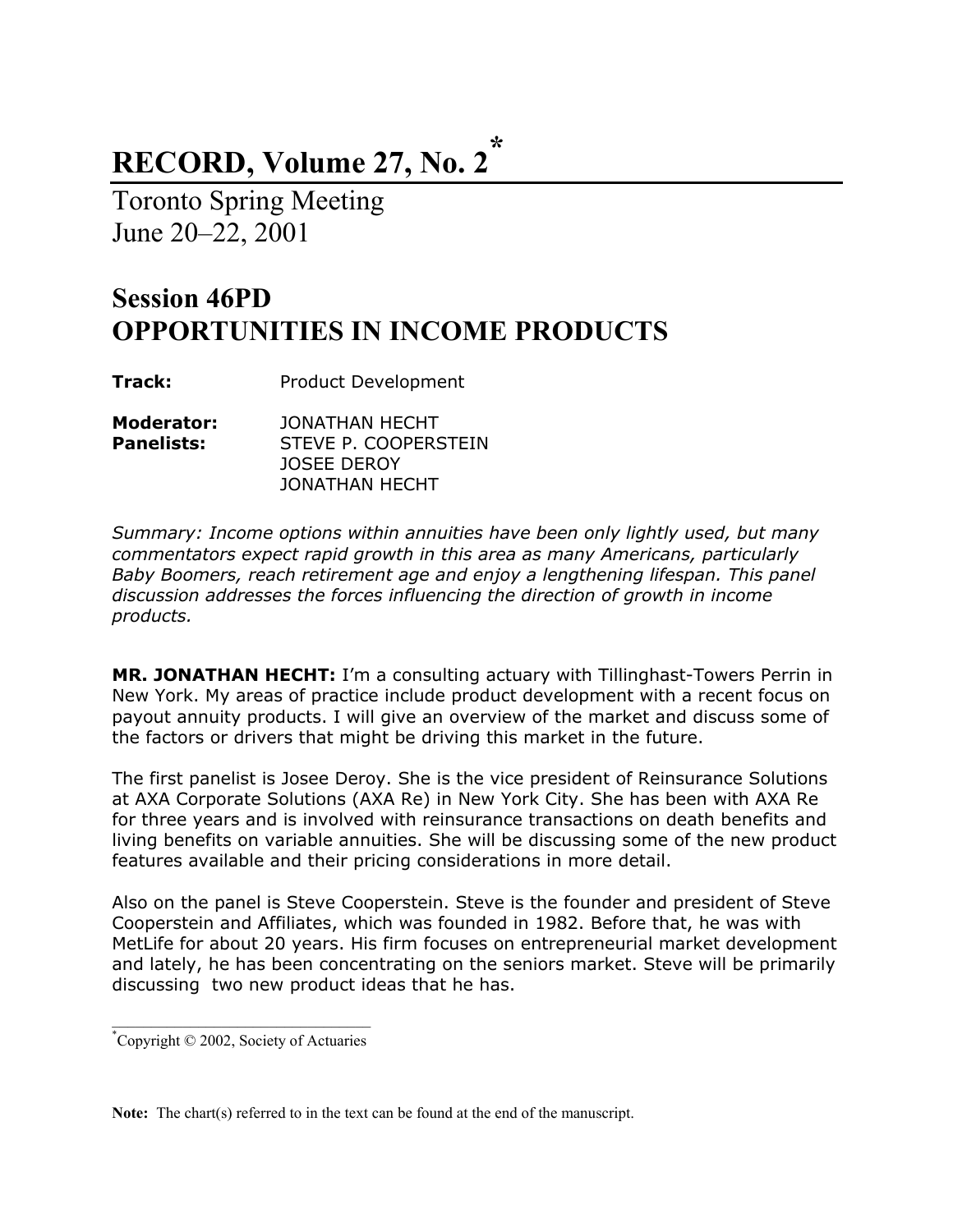There has been a considerable interest in this topic. Just by looking at the amount of people in this room, I think it is safe to say that there has been considerable interest and speculation about the payout market and what might be driving it. We think that there are three primary factors that might be driving the payout market: (1) the growth of accumulation assets, (2) general demographic trends, and (3) less reliance on traditional sources of retirement funding. Despite all of this, the market is still relatively small. It is estimated at about four percent of the deferred annuity market. The question is, is there potential to grow this market?

The first factor driving the market is that demographic shifts have led to increased interest in retirement planning. In particular, the elderly population is the fastestgrowing segment of the overall U.S. population by far. There are many statistics, graphs, and depictions to support this. Chart 1 shows the change in the demographic profile in the U.S. from 1950 to 1998, with projections into 2050. Each bar on the graph represents a five-year age bracket. The width of the bar represents the percentage of the population that resides within that graphic. The left-hand side on each chart represents males and the right-hand side represents females.

You can see the change in the shape of the graph or charts. In particular, in 1950 about nine percent of the population was age 65 and older. That has grown to about 12 percent in 1998 and will exceed 20 percent by the year 2050. In addition, the dependency ratio, which is defined as the population of those age 65 and older, divided by the population of the working population, which is defined as those that are age 20 to 65, has grown from about 14 percent in 1950 to 21 percent in 1998. It is projected to be almost 40 percent in the year 2050. In addition, the average retirement age has been declining and the average time spent in retirement has been increasing.

A second force that could be driving the market at the same time the demographics are changing is that the amount of assets built up in accumulation products is growing dramatically, particularly in recent years. This is seen in both qualified and nonqualified markets. For example, growth in mutual fund assets has been flat in the year 2000, but generally, over the last 10 to 20 years, it has grown dramatically to the current amount of about \$6 trillion. In addition, variable annuity (VA) sales have grown pretty steeply. They were about \$150 billion last year, and total VA assets are exceeding a trillion dollars (Chart 2). These and other examples, like the growth in IRA and 401(k) assets, present a significant opportunity for conversion to payout annuities.

Finally, a third factor driving the market is that, in general, financial responsibility for retirement has shifted and is continuing to shift from government (Social Security) to employers and, finally, to individuals. Social Security might have been the major source of retirement income in the past, but it hasn't kept up with rising income, wages, or the equity markets. It's not expected to be a significant source of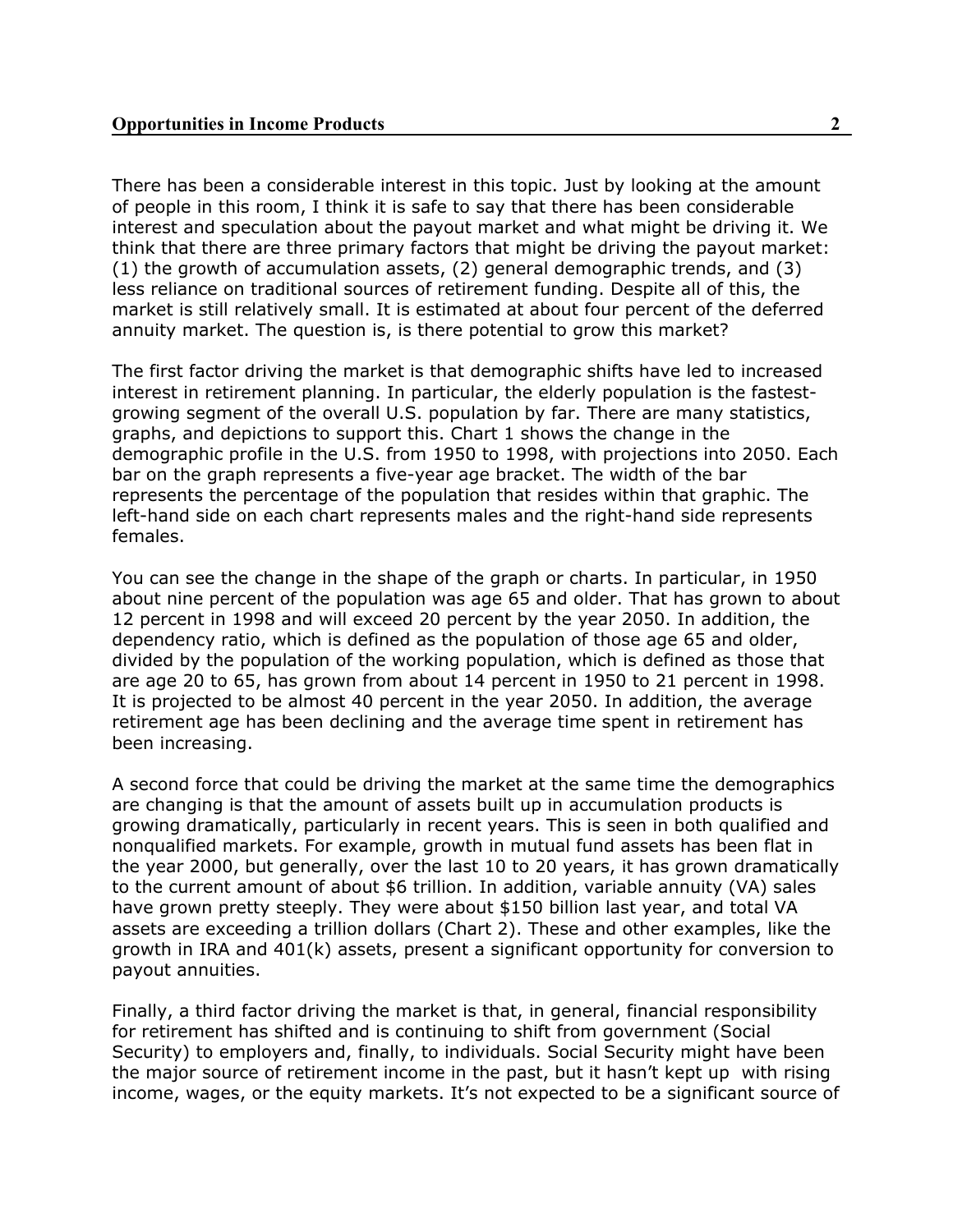retirement income for many people going forward. Also, employers are now offering fewer and fewer defined benefit (DB) pension plans. And, ultimately, the responsibility is shifting to individual savings and individual responsibility.

These three trends, and others, all point to potential growth in the payout market. This is where I think insurers have a unique opportunity to capitalize on the market. While the growth in accumulation assets has benefited mutual funds and other investment management firms the most, insurers should be the biggest winners when we turn to the payout side. Mutual funds and others will continue to benefit also because they'll be managing some of the underlying assets, but the payout product is unique in serving this market and insurance companies have a unique opportunity to capitalize on it. Only insurers offer a payout annuity product, and insurers are experienced in providing life contingent guarantees, managing life contingent risk, and structuring ongoing payments. So again, we think there's a unique capability there that insurance companies have to serve this market.

With this in mind, Tillinghast-Towers Perrin did a study of the market last year. The first aspect of the study was to estimate the size of the individual payout market. We started with the total individual annuity market, including deferred and payout. A couple years ago the total market was about \$140 billion in sales. About \$4.5 billion of that was payout and the rest was deferred.

Payout itself is broken down into two components. The first component consists of immediate annuity purchases, which are new purchases of immediate or payout annuities. The second component is made up of annuitizations from deferred annuities. These two components are roughly the same at \$2 to \$2.5 billion each, making the estimated total size of the payout market \$4.5 billion. It's important to note that it's difficult to obtain data on the size of the market. We based our estimates on available public information, including information from the American Council of Life Insurance (ACLI) and the Life Insurance Marketing and Research Association (LIMRA).

In doing this estimate, we found it difficult to hone in on one number. In particular we found that there might be inconsistencies in how companies report sales compared to the way they report annuitization versus new purchases such as the way group is split from individual and whether or not structured settlements are included. This estimate is meant to exclude structured settlements. Structured settlements are about a \$4 billion market. Nevertheless, we thought this was a reasonable estimate. I'm beginning to see updated estimates that might be a little different than this. In particular, these are a little higher.

We also studied the typical annuity purchase. We found that it varies by whether you look at annuitizations or new purchases of payout annuities. In general, the purchase of a new payout annuity is part of an overall retirement strategy in which a portion of a person's retirement assets is applied to purchase the annuity. It may occur several years after retirement and generally follows a process in which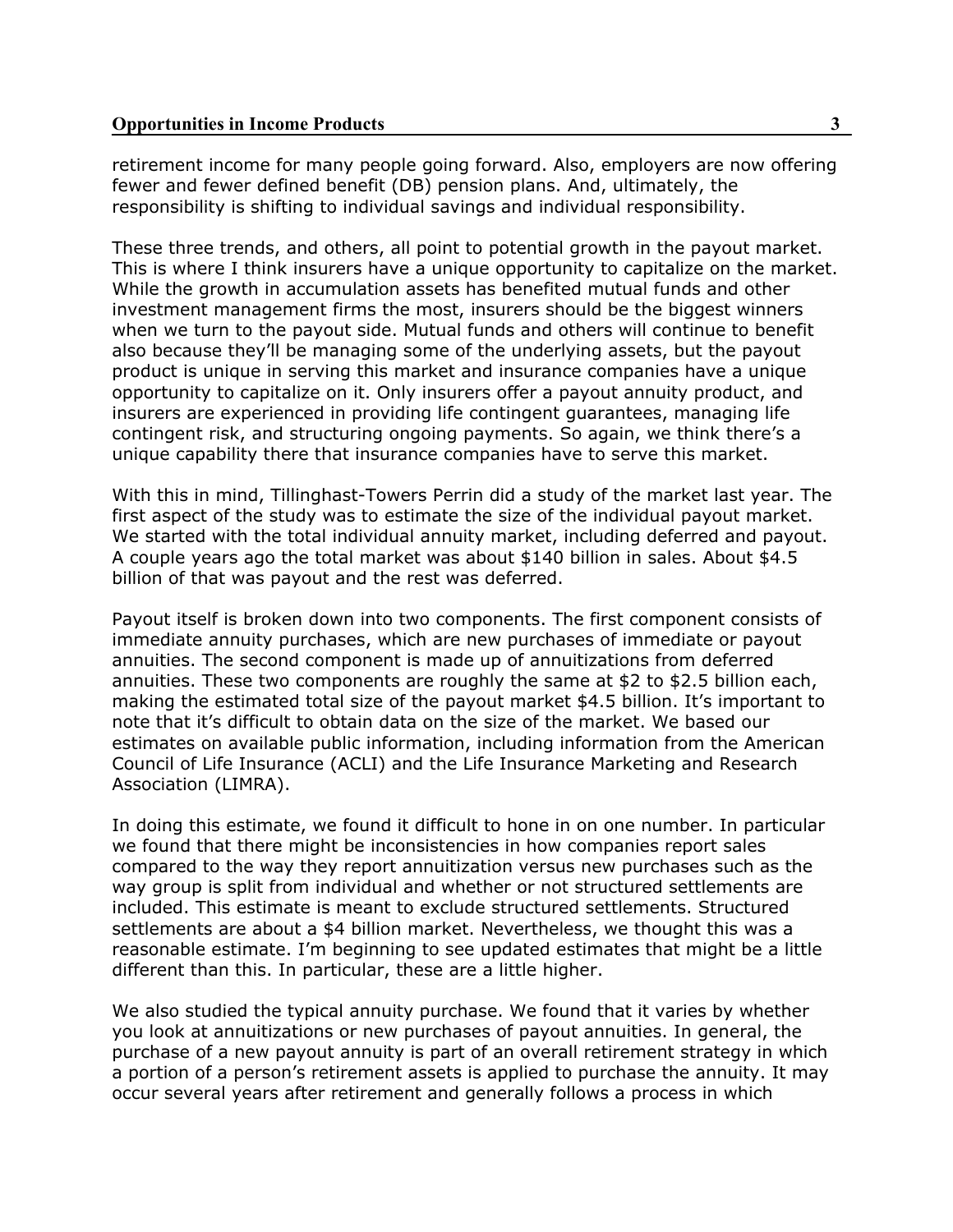pension fund assets like 401(k) or 403(b) are rolled over into an IRA. Then, down the road, the funds might be applied to a payout annuity.

In general, we found that people do not take all their money and buy a payout annuity when they retire . As would be expected, retirees want to grow accustomed to retirement for a period of time and get a feel for what their needs and requirements are. Maybe two, three, or four years down the road they can get a better handle on that and decide if it's time to have a certain part of their income guaranteed for life This is when the annuity purchase would take place.

In terms of annuitizations, we find very few from nonqualified deferred annuities, but it's more common in certain markets such as 403(b) or 457. Also, as with most insurance sales or products, the purchase process typically, but not always, involves a financial advisor who has some influence over where the assets will be placed.

We also estimated the potential size of the market in the near future as part of the study. Starting with our estimated \$4.5 billion in sales, where might the market be going? The first step was to estimate what drives the current sales. We found that it was a function of three things. The first is the annuitization rate, which is the rate that deferred annuities are annuitizing. The second is the rate at which new annuities are being purchased. The third is the growth of the underlying assets. We developed different assumptions for these factors that varied by things such as qualified versus nonqualified money and fixed or variable rates.

We estimated the size of the market based on three scenarios: low, medium, and high. In the low scenario we assumed variable assets were growing pretty modestly, reflecting both separate account returns as well as new deposits. The high scenario is more aggressive.

Based on our estimate and our projections, we came up with three estimates of where the market might be going. The low scenario basically assumes no change in the underlying behavior of individuals, no change in the annuitization rates, but some modest growth of the underlying assets from which annuities will be purchased. That shows the market growing from a current rate of \$4.5 billion to a little over \$7 billion five years from now. The high scenario, which is more aggressive, shows the market growing to almost \$20 billion five years from now (Chart 3).

Despite all of the favorable trends that I mentioned, such as the aging baby boomers—I think the first boomers are turning 55 this year—there are still significant barriers to growth in this market.

The first barrier is product complexity. The product is still viewed as complex, whether by agents, producers, or the public, who is the ultimate consumer. Items such as different benefit options, certain periods, fixed versus variable annuity, what an assumed interest rate (AIR) is, and the tax treatment are still viewed as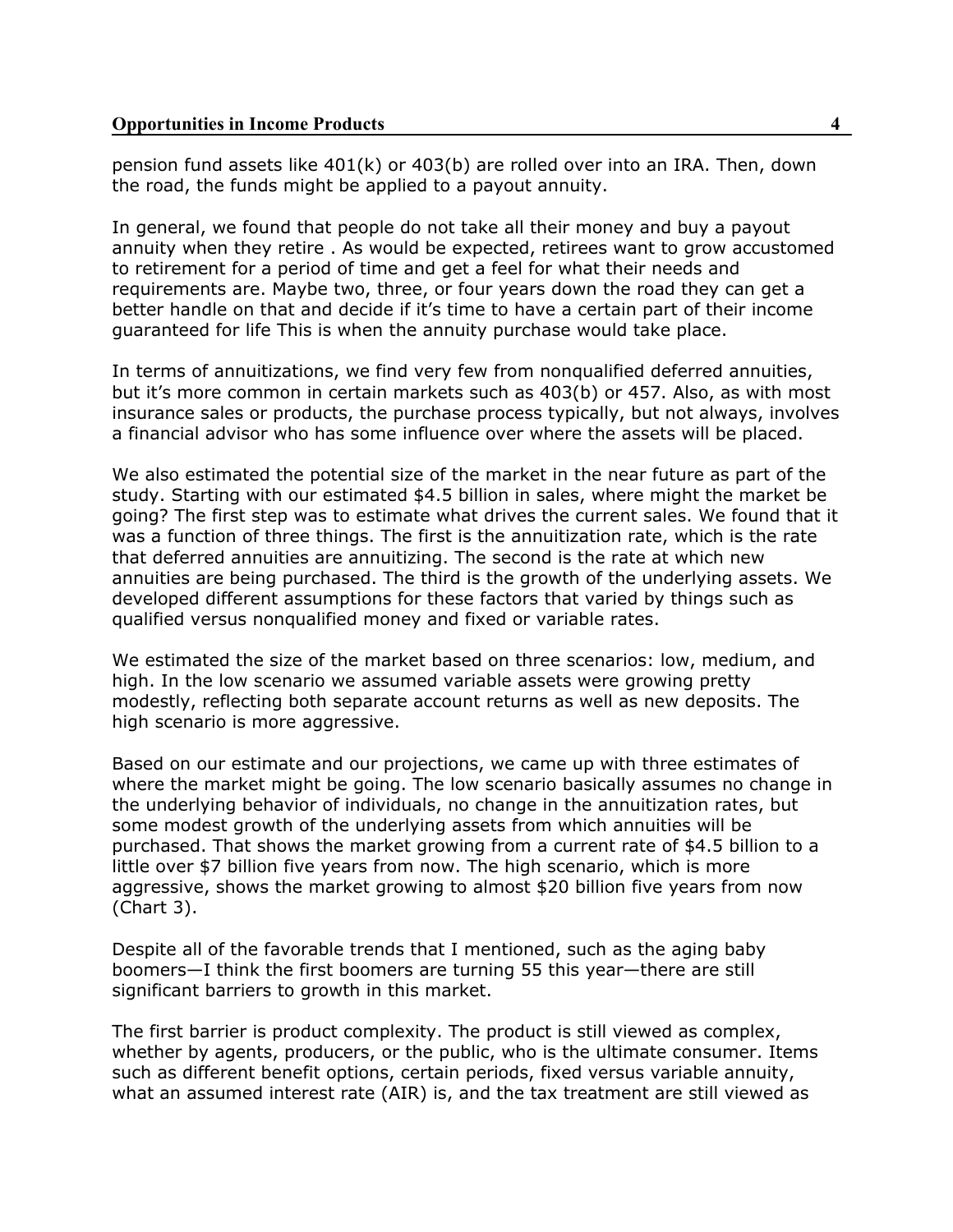complex by the consumer.

The second barrier is that there are other alternatives to the payout annuity. In particular, things such as systematic withdrawals or leaving money to accumulate in mutual funds or deferred annuities are considered good alternatives by some people.

A third barrier is volatility, particularly in respect to variable immediate annuities. Retirees may be uncomfortable with the concept that their retirement income could vary up and down—particularly down—with the markets.

A fourth barrier is the lack of control over funds, with respect to both the consumer and the agent. Consumers may feel that once they purchase a payout annuity they have no control over the money anymore. Similarly, agents may feel like it's the last sale they're ever going to make with this money and they don't have control over possible future sales.

The fifth barrier is the idea that if the retiree would die the next day, they've just given up a big lump sum of money and haven't gotten anything in return.

The sixth barrier is distributor commissions. Commissions on payout annuities tend to be less than on deferred.

The seventh barrier is an individual's perceived needs at retirement. I continue to see studies that show retirees underestimate what they will actually need at retirement. In particular, they underestimate the effect of inflation.

The eighth barrier is a limited focus on this market, both for consumers and agents. Agents and insurance companies have had great success on the deferred side and the accumulation side but generally haven't focused on the payout side yet.

A final barrier is an accumulation mindset, whereby individuals retiring are still focusing on accumulating money rather than receiving income.

What's needed to overcome the barriers? I've listed four categories, each of which might address some of the barriers I have just discussed. The categories are (1) education and training (both for agents and consumers), (2) product positioning, (3) distributor compensation, and (4) product features or product modifications.

With respect to education and training, we feel that many distributors and consumers still have limited knowledge of payout products and a limited focus on payout products. In particular, distributors need to learn how the product can satisfy client needs and can fit into a retirement planning process or package. The education process could include items such as specialized marketing materials focused on payout products, more rep training, or items such as a dedicated newsletter.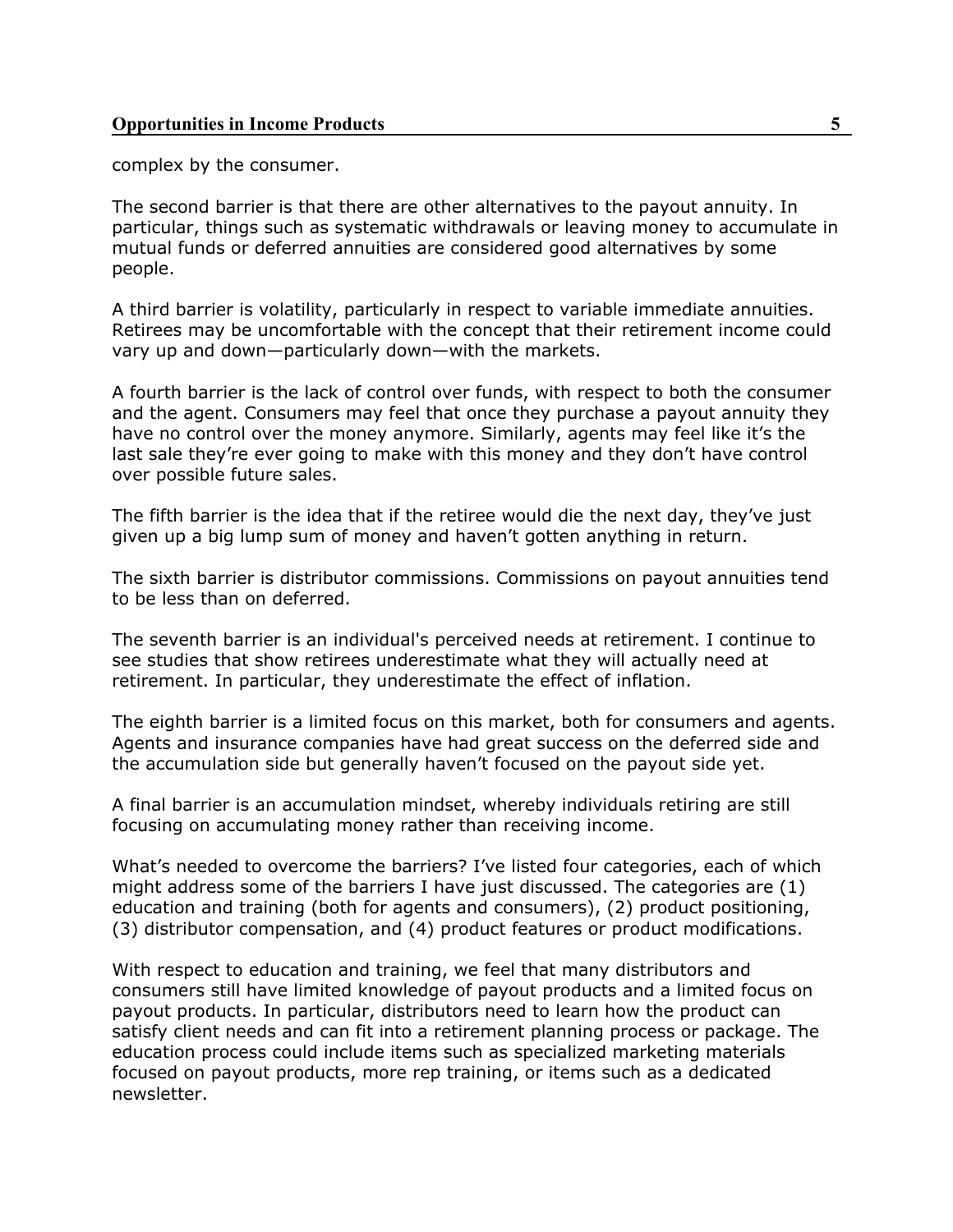With respect to product positioning, insurers and distributors should consider how to position the payout annuity into financial planning discussions, which would include effective use of illustrations for payout annuities. Payout annuities can make a quantum leap if the financial planning community were to embrace the product. I think we're seeing more and more significant money being controlled or influenced by financial planners or financial advisors. I think these individuals typically shy away from annuities and payout annuities in particular. If this group was to accept the concept of a payout annuity and the unique benefit that it provides guaranteed income for life, it's possible that sales could take off.

Redesigning distributor compensation could also have a big impact on the future of the product. In particular, insurers should consider trail commissions in addition to an up-front percent of premium commission. This would provide an ongoing compensation stream. It could address concerns such as the possibility of this being last sale you'll ever make, the last commission you'll ever make or losing control over your money. Trail commissions are typically a percent of assets or maybe a percent of reserves. I have seen one or two products that offer trails as a percent of the annuity payments, which I thought was interesting. In particular, for a variable annuity, if the payment generally grows in the future, the commission would grow in the future too, which would be attractive to both the agent and the consumer.

Finally, product modifications or product features are another area to address or another area that might cause the market to grow. Josee will talk about this more in detail, but I'll just mention a few product enhancements or product features. They include stabilization of benefit payments, whereby the annuity payments would change less frequently than on a monthly basis, such as on an annual basis, thereby stabilizing the payments. A payment floor or guaranteed minimum payment could be offered, with the floor being 100 percent of the initial payment, or something less such as 85 or 90 percent. Certain guaranteed minimum death benefits (GMDBs) could typically be offered in a certain period. Liquidity is now becoming a common feature, particularly in the certain period, although some liquidity features are available in some products and even in the life contingent period. Premium credits or bonuses are typically associated with larger payments and larger contracts. Multiple investment options are a must. Most variable immediate annuities (VIAs) offer at least 20 investment options—usually more than that. Transfers to or from the fixed income option could be generally available with some limitations. And combinations of any of those are possible.

Still, design considerations remain. In particular, products are complex. They're difficult for distributors to understand and that makes them difficult for consumers to understand. Some products are difficult for actuaries to understand. I know that was the case for me when I was reading through some of the prospectuses. It could be challenging to administer. In particular, taxation still holds some open issues with benefits such as liquidity or guarantees. All of the features I have discussed are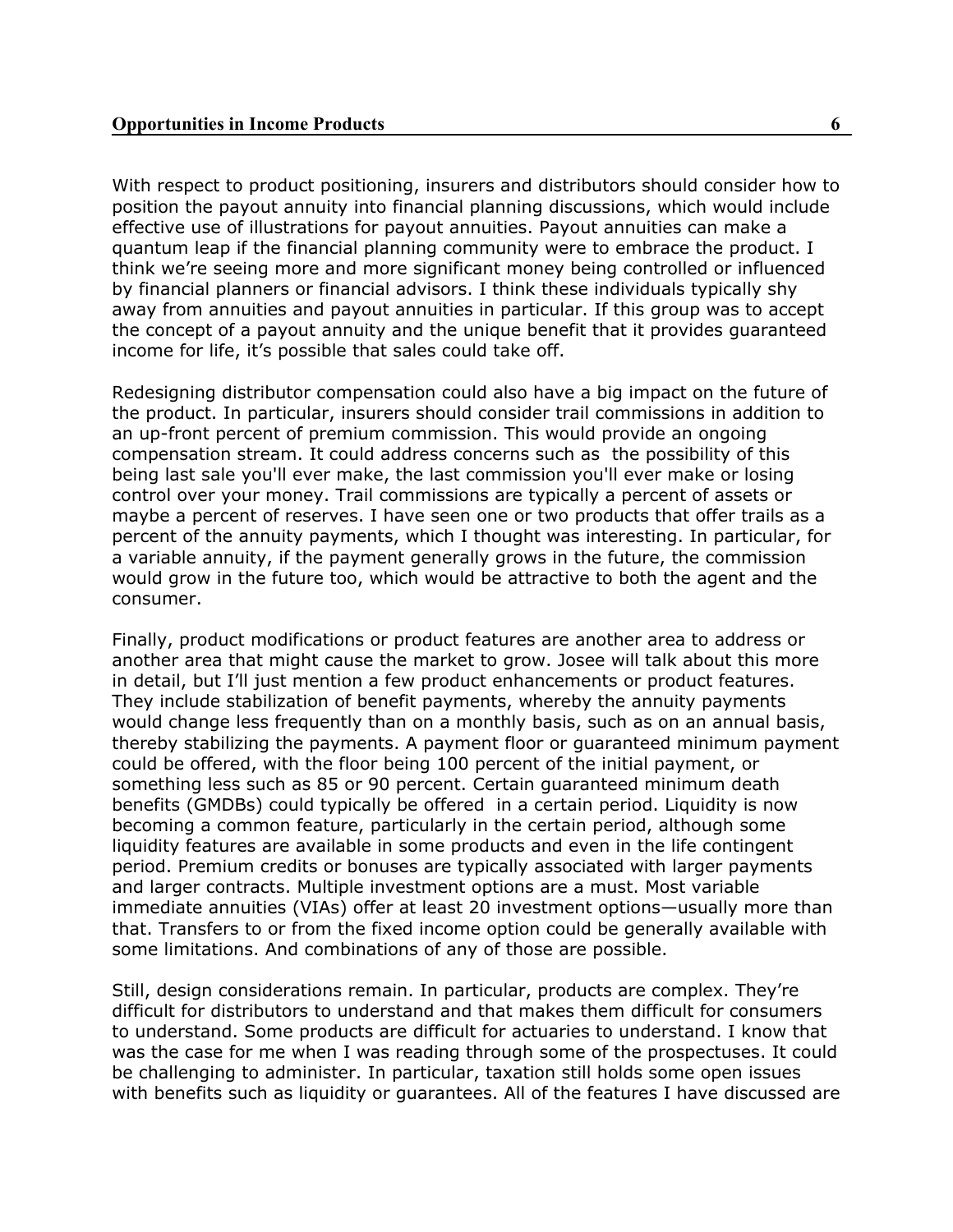interesting and they address certain barriers, which could be quite expensive. The features and benefits are attractive, but come with a cost.

**MS. JOSEE DEROY:** The agenda that I'm going to cover is outlined in the following bullet points:

- A look at the current environment that we see on the payout side acknowledging the annuity as the solution
- Marketing the annuity
- Existing products currently on the market
- Pricing some of the desired features
- Future developments (building on what Jonathan just discussed)

In terms of the industry perspective, there are some significant barriers to entry. These include product complexity, payment volatility, lack of control, and income needs. In addition to the industry perspective, we have to take the retiree's concern into consideration. Retirees are concerned that they might outlive their assets. They know that the cost of living is constantly rising. They want to have some sort of hedge against inflation to protect their future revenues. And they also have some needs in terms of estate planning. Attached to that are some misperceptions about payout annuities. These include the possibility of a loss of principal, the contract being completely irrevocable, and misperceptions regarding the tax treatment of annuity payments.

In general, with all the money being directed to mutual funds and variable annuities, once the future retiree gets to the point in time where he or she needs money, he or she is either going to make systematic withdrawals to get future income payments or buy some sort of a bond portfolio. But, as you can imagine, if baby boomers start to buy bonds, the price is going to go up and the yield is going to go down. And in both cases, whether it's withdrawals or bonds, they will not get the protection that they are looking for—protection against outliving their assets. That's why we say the only product that could respond to that need is definitely the payout annuity.

Annuities can be used for three purposes: (1) in the accumulation phase, as a longterm savings product, (2) to provide some sort of income protection, through the use of a guaranteed minimum income benefit (GMIB) feature, and (3) as a source of income for retirement, once the annuity is in payment status.

In terms of market status, the deferred VA market has been growing significantly over the past 10 years. In 1990, sales were about \$17 billion, and last year was a record year with \$137 billion in sales. We have a mature product in a wellestablished market on the savings side. Income protection is provided by variable annuities with the GMIB built into it. There are many types of combinations, as well as various products, but it's still a younger market. The income side is definitely the smallest of the three. Products are complicated, and we don't know yet where we're going to be in the future.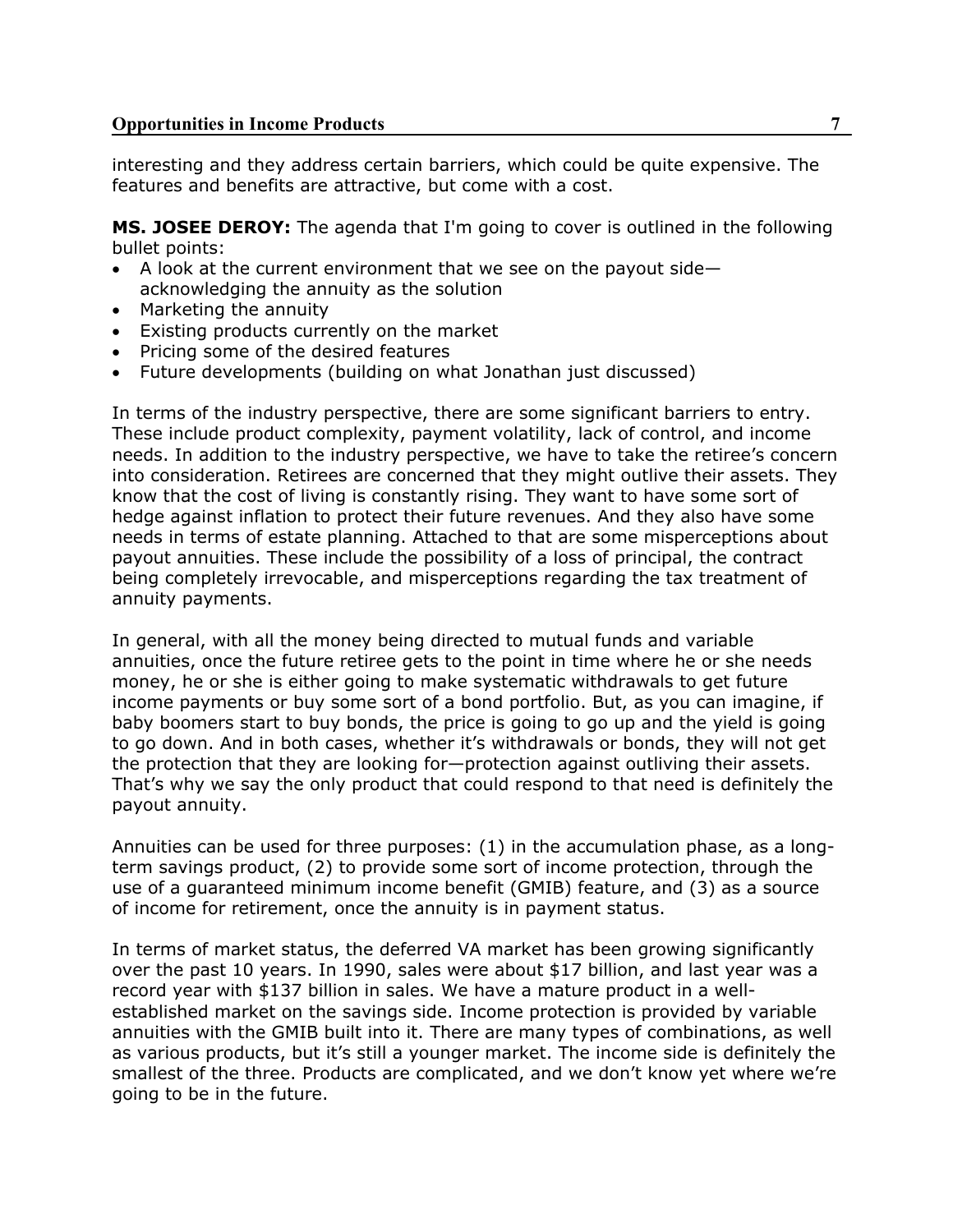In terms of marketing the annuity, there are requested features coming from various sources. The first source is the client. The client will be looking for a brand name. If he's willing to give his money, he wants to make sure that he gives it to an industry leader. In terms of income, he wants to be able to predict what kind of income level he is going to get. So part of the funds could be placed into a fixed annuity, but he may also want to have some upside potential, so he could put another portion of it into an immediate variable annuity. In this way, he's going to be able to maintain some sort of cost of living and have some flexibility. The client wants to be able to make sure that he can move his money into different types of funds, so he needs a choice of investments. And, despite the fact that he's investing in all those various funds, he wants to have some sort of downside protection as well.

As for distribution, as Jonathan mentioned, the compensation structure will be very important. This is because annuities are not being bought; they are being sold. You have to have the incentives to get your financial planner to introduce this product to the market.

With the existing products, we've seen companies addressing issues such as liquidity, death benefit, and investment flexibility, in addition to adding new riders such as floor protection or having some provisions where payments are levelized through retirement.

I looked at some products currently in the market. The industry has introduced many new products recently, but Fidelity has been selling them for quite some time. The Fidelity product allows the investor to direct the assets among 28 funds. Last year, Fidelity introduced a liquidity feature into their product. As a result, their sales increased by 70 percent. It was very successful and the mortality and expense (M&E) charge is 100 basis points for that product.

Minnesota Mutual was the first one to come up with a floor protection. All of the assets needed to be invested in the Standard & Poor's 500 (S&P) Index-type of fund. The floor was 85 percent of the initial payment. The M&E was 95 basis points and the cost of the guarantee was 125 basis points.

A year later T. Rowe Price came up with something that was a little bit more flexible. There was a choice of six to eight assets to base allocation on. The floor was 80 percent. The product featured some liquidity during the first five years and some death benefit protection during the first 15 years. The M&E was 55 basis points and the cost of the guarantee was 85 basis points.

Last year, Nationwide, American Skandia, and Allmerica introduced new products.. Nationwide went a little bit further than the others by offering all the funds that they have in their deferred variable annuities. They have a liquidity feature. There are surrender charges that are charged to the policyholder. Fidelity has no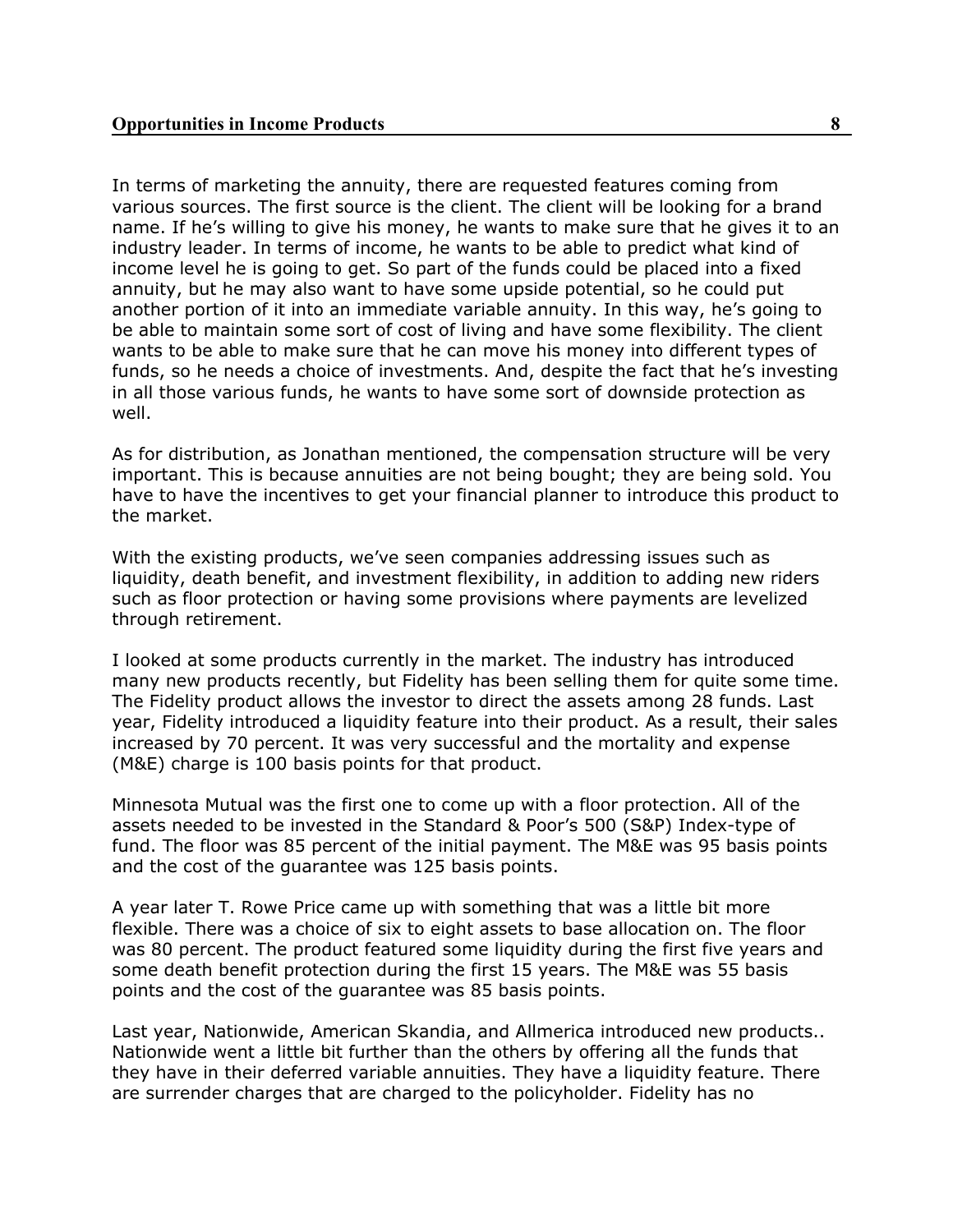surrender charge on liquidity.

Death benefit was introduced at a cost of 20 basis points. It's applicable in a termcertain annuity. You get the accumulated value based on the largest payment you have before time of death or before age 80.

Levelized payments are another feature. The way they work, when you annuitize, you get your annuity payment, and that annuity payment will be guaranteed for the year. The company takes some sub-account assets, redeems them, and moves them into the general account, which provides for the next 12 months of payments. Then, on the anniversary of the contract, the company resets the benefit guarantee that is applicable for the next 12 months.

Skandia has other features in its product. It offers 39 funds and has a bonus in its product that primarily varies by issue age and size of the initial consideration. Skandia also has liquidity features and some sort of a floor. I call it the floor protection concept of 100 percent.

The Skandia product defines a period that is equal to your life expectancy. There is a cash value trigger that is also defined as a percentage of the initial payment. These are adjusted over time based on the performance of the underlying assets. If the assets are not performing very well, this period gets adjusted and the cash value trigger eventually comes into the picture. When this period gets to zero, the floor guarantee of 100 percent of the initial payment kicks in. So, essentially, it's a floor, but it's deferred until you hit that moment. The floor protection costs 100 basis points and the M&E is 125 basis points.

Allmerica introduced an immediate product with all the same funds as its deferred product. They have some liquidity features, and the M&E is 145 basis points.

If we put that into perspective, the question becomes, how have these companies answered the consumer needs? The needs that we were looking at were liquidity, death benefit, investment flexibility, floor protection, and levelized payment. Fidelity has the liquidity feature and the investment flexibility, and in the year 2000 their sales were \$443 million. Minnesota Mutual requires all the assets to be in the S&P 500 type of funds, so the only guarantee that they have is the floor protection. Minnesota Mutual's sales were low last year at only \$3 million. T. Rowe Price offers liquidity, the death benefit, the investment flexibility, and floor protection. Although they had all these features, they only sold \$400,000 last year. Nationwide's product has liquidity, death benefit, investment flexibility, and levelized payment. They did \$12 million in sales. Allmerica had liquidity and investment flexibility, and sales of \$10 million.

I got this information out of Vards. Vards currently keeps track of only eight contracts, and Skandia is not one of them, which is why I don't have their sales figure. But some distributors I have spoke with say they believe that Skandia has a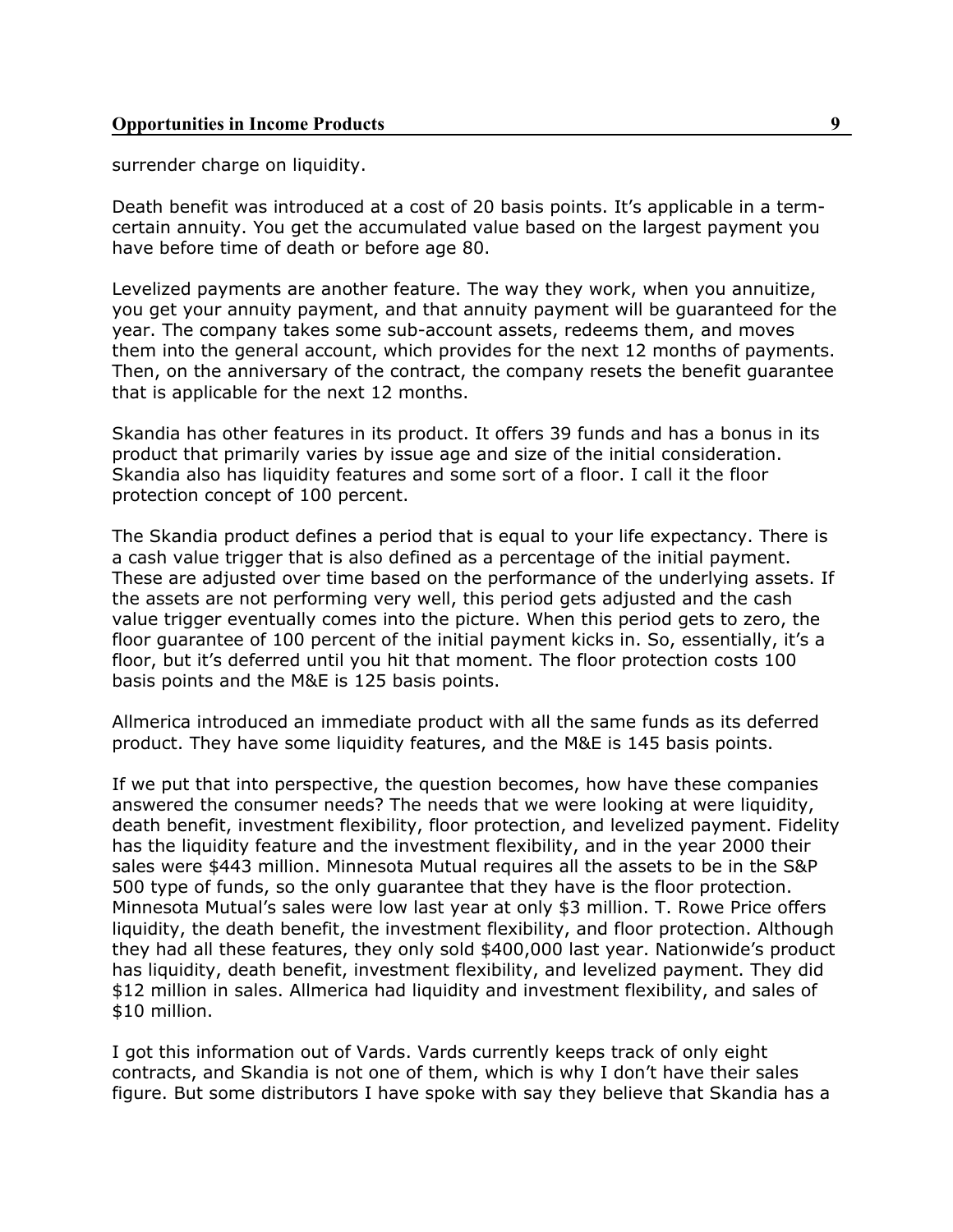very flexible product. So I suspect that it might do very well in the market. But if we look at the industry as a whole, total sales last year were \$750 million, and Fidelity has a 60-percent market share.

In terms of pricing the desired feature, we're going to concentrate on the floor protection. As background, both deferred and payout annuities have options embedded in their contracts. During the accumulation period, it's the death benefit. This is the GMDB. Once you convert to payout status it's a GMIB. As payments progress, there are payment floors.

The option type that we have for GMDB is a single European put. The other parameters of the option are that the maturity extends from issue to time of death. It will be exercised at time of death. The average cost that we see in the industry for GMDB is around 20 basis points.

The GMIB also has one option. However, this time it's an American option. This put option can be exercised after a waiting period. That's the difference between an American and a European option. The exercise date is the annuitization date and it can be exercised at any time after the waiting period, usually around the anniversary of the contract. It costs around 45 basis points.

When we get to the payment floor, we have multiple European puts. You have one that's going to be applicable every time you have an annuity payment. So it's based on the annuity form. The exercise date will be based on survivorship, and we don't know how much that will cost yet. As far as the industry goes, there are no standards yet.

There are three types of risks embedded in this feature:: investment risk, longevity risk, and revenue risk. In terms of investment, the risk is shared between the contract holder and the insurance company. The insurance company has sold a series of put options to the contract holder. The risk that the policyholder keeps is the volatility in the annuity payment and the floor protection. The insurer retains longevity risk and revenue risk.

Mechanically, how does the guaranteed floor work? Essentially, in order to maintain the annuity payment, the funds of the subaccount must earn at least AIR plus fees. The assumed interest rate usually is around three to five percent. Total fees are anywhere between two and three percent. So, you're looking for a total return between five and eight percent. The belief is that in the long run, capital markets should be able to do that. But the annuity payment is subject to the current volatility within the market and the possibility of a prolonged bear market. So the annuity with a floor protection will receive the greater of either the floor value or the annuity payment. The net amount at risk is the difference between the floor and the calculated payment. The cost will be based on the persistency rate or the amount of contracts still in force.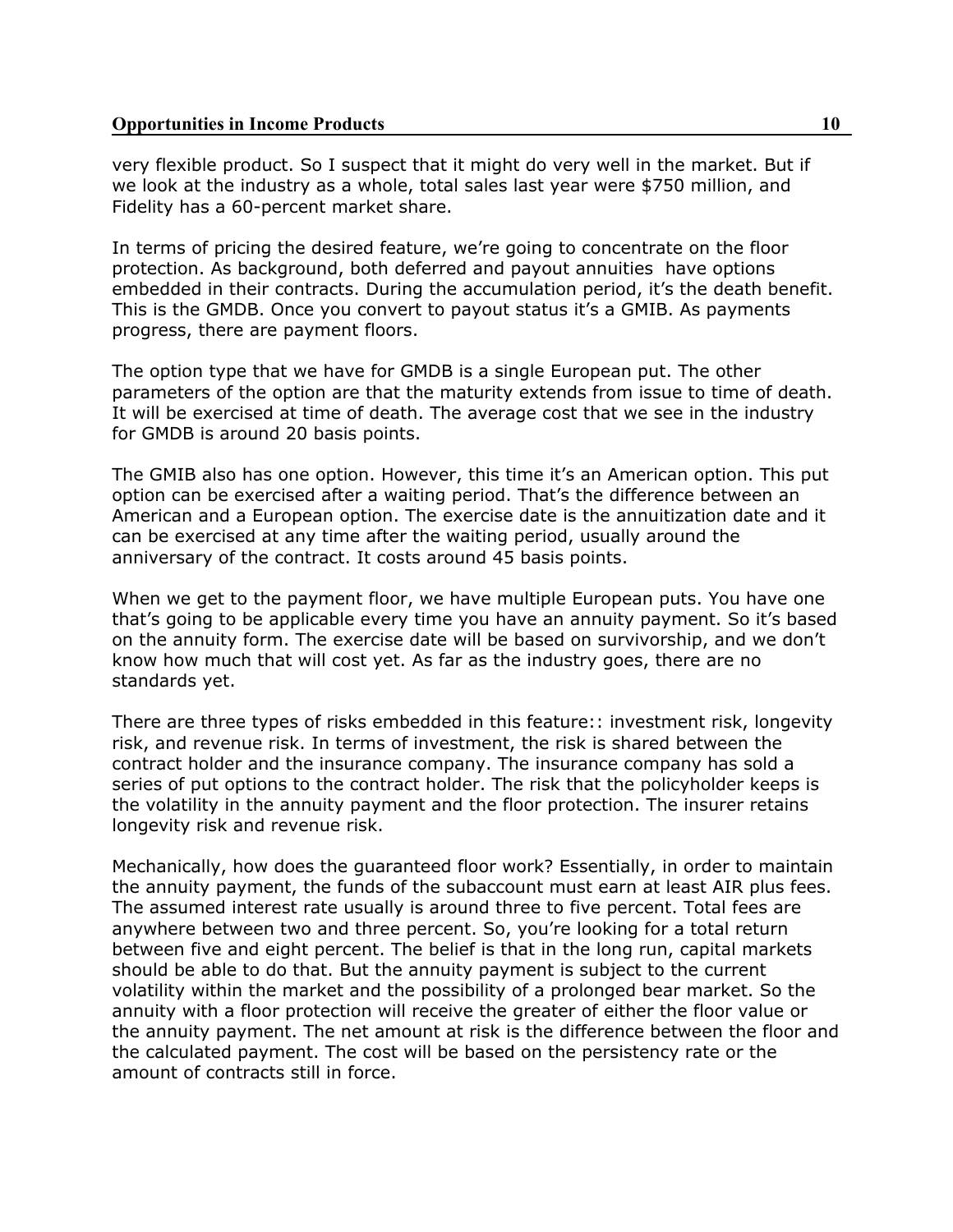What could such a floor guarantee cost when pricing this with the Black-Scholes model? Two parameters that need to be defined here are the strike price and the notional amount. Initially, the strike price will be based on the floor percentage increased by AIR and reduced by fees. And then, depending on whether you want to hedge for five, ten, or fifteen years, you're going to roll your strike as the maturity goes on.

The formula for the notional amounts can be described as a floor payment adjusted by the AIR, fees, and persistency (since you have to buy the puts for the contracts that are expected to persist).



Table 1

Table 1 is an example in which the annuity basis is based on a four percent AIR. The mortality is from the Annuity 2000 table. The form of annuity is life with 10 year certain. In terms of product design, I used a 90 percent floor, with an S&P 500 fund only. Total fees, which are the M&E, fund fees, and management fees, as well as the cost of the guarantee, come to a total of 300 basis points. The puts embedded in this contract are valued using an interest rate varying between 5.25 and 6.5 percent, based on the options maturity. Volatility is around 26 to 30 percent. Depending on whether you want to hedge at 100 percent of the risk, and if you want to hedge for five or 25 years, the Black-Scholes costs vary between 4 and 23.5 percent. That translates into an annual charge of 85 to 105 basis points.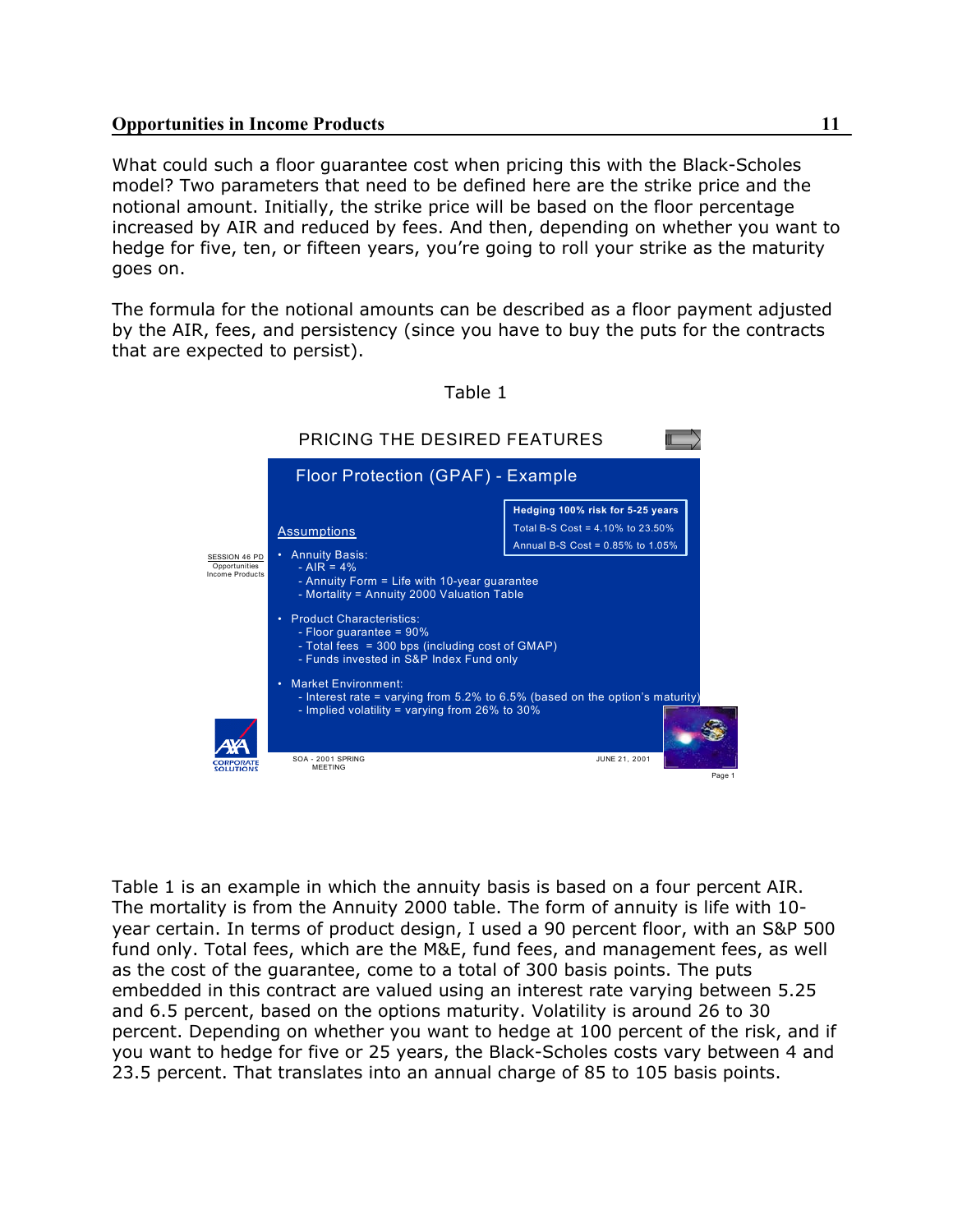Table 2



I continued the example by testing the sensitivity of some of my parameters (Table 2). As I mentioned earlier, in order to maintain your annuity payment, you've got to make sure that you earn AIR, plus fees. For this example, if I lower the AIR, I expect a lower Black-Scholes cost. If we look at the 25-year hedging period, I was able to reduce the cost by 17 percent. Likewise, if I increase the AIR to five percent, my cost increases by 20 percent. Then I played with the floor. We had a 90 percent floor. If we lower it to 80 percent, we get that the cost is being reduced by 22 percent. If the floor is increased to 100 percent, there's a 24 percent increase in cost.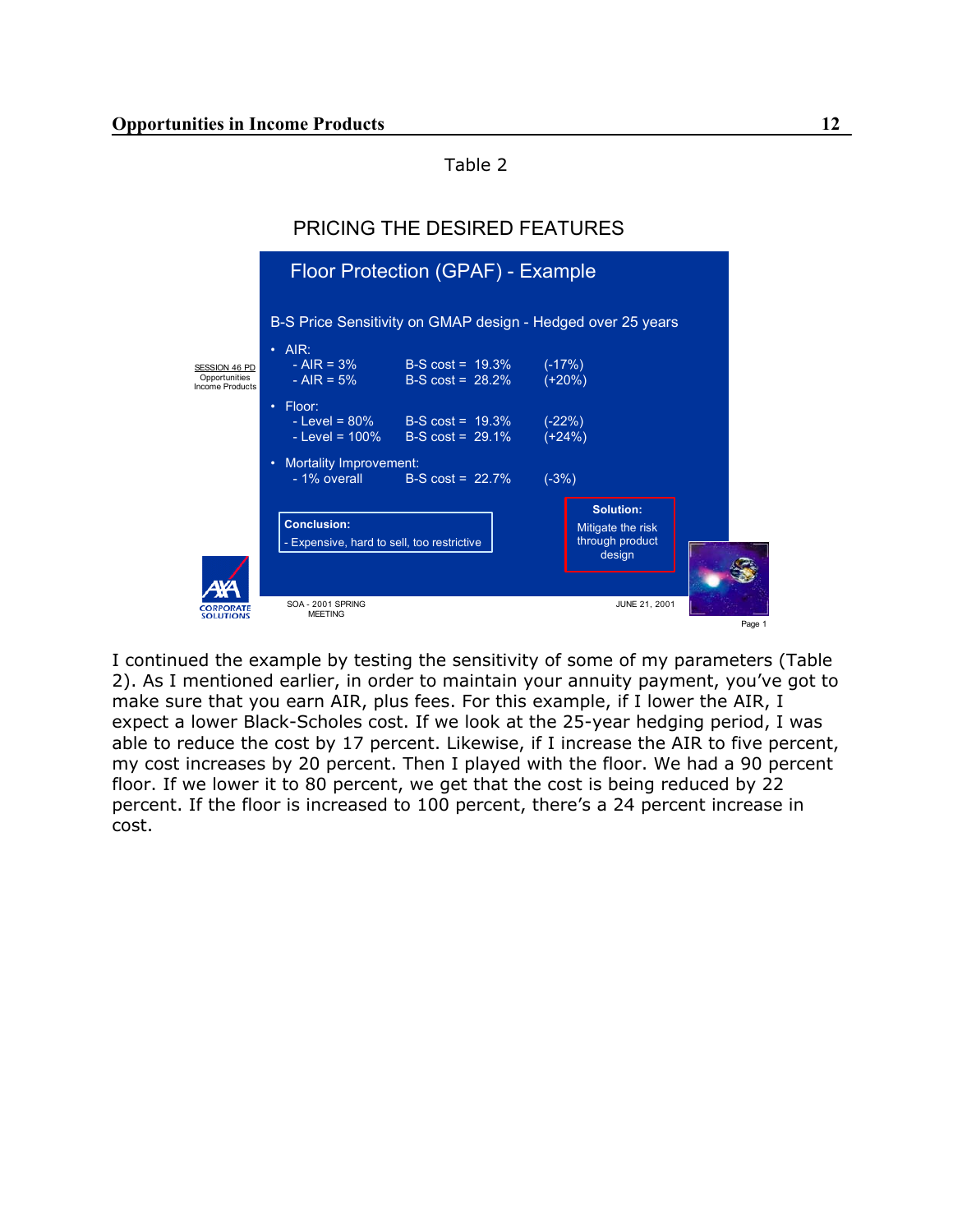Assume that there is a one percent mortality improvement regarding longevity risk. It might sound a little surprising, but you get some savings here. As mortality improves, your annuity payment is going to be smaller, and therefore, your claim is going to be smaller. People will be there longer. There are savings because you're going to be collecting revenue for a longer period.

Minnesota Mutual is charging 125 basis points for an 85 percent floor, and Security Benefit Life or T. Rowe Price is charging 85 basis points for an 80 percent floor. The conclusion is that it's expensive, it's hard to sell, as you saw the numbers, and it might be too restrictive at times. One solution could be to mitigate your risk through some product design. I believe that's what Nationwide and Skandia did by having the levelized payment feature and the kind of deferred 100 percent floor.

In terms of future development, we see an environment in which assets are close to one trillion dollars of variable annuities alone. These assets, and those in mutual funds, will continue to grow. In eight to ten years the baby boomers will retire. Social Security and pensions will provide only a part of their retirement. A proposal that's going to be presented this year to the administration could help the industry grow. The National Association of Variable Annuities (NAVA), the ACLI, as well as a variable annuity committee put it together. They're trying to have annuity payments taxed at capital gains tax rates, as opposed to being taxed as ordinary income.

Client concerns and misconceptions will remain and education will be key. Education also will be important for the distributor, as well as the compensation structure incentives offered in the product. Right now, producers are looking for shelf space. They're obviously experimenting.

What is the winning combination? As on the accumulation side, the most common GMDB options are the annual ratchet or the maximum anniversary value. On the payout side, we don't know if the accepted features will be a 100 percent floor, a temporary floor, or if the floor is even desired at all because it's not cheap. Although some flexibility is required, it's going to come at a cost, and companies will have to manage the risk embedded by offering all those different combinations.

**MR. STEVE COOPERSTEIN:** My discussion will focus more on the opportunity. I was interested in this ad I saw in the paper that I received yesterday morning. It said, "Are the best opportunities found in bull markets or in bear markets?" I think opportunities are found in all markets, but you have to look and know the process of finding the opportunities. I'm going to focus on how to go about finding those opportunities.

The SOA suggests that we start with learning objectives. What do we expect to learn out of this session? I'd like to have you learn insight into the process of identifying, considering, and prioritizing opportunities. I will give some examples of opportunities in income products to consider.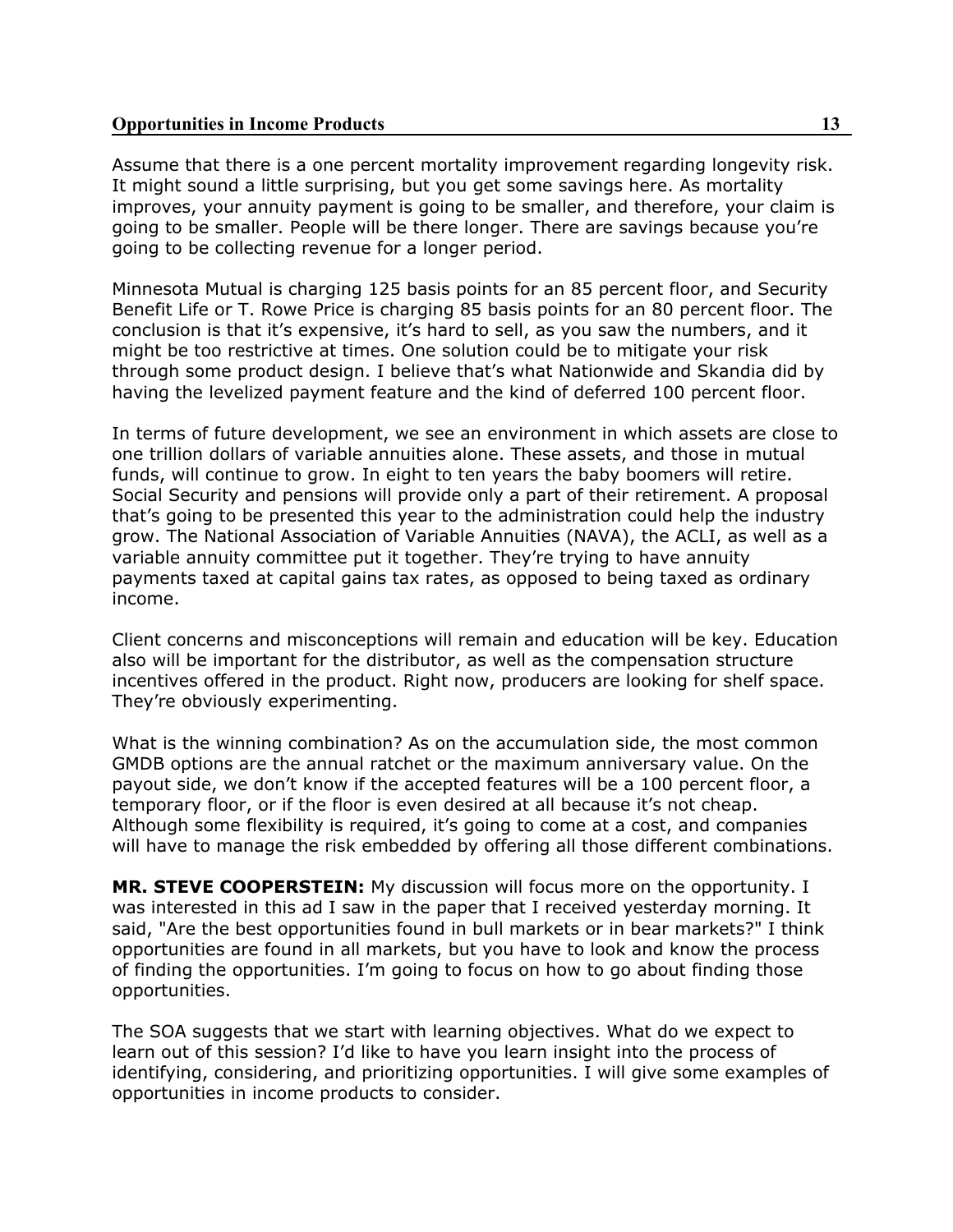With respect to demographics, we should consider our market and the niches within that market. You can't only look at the baby boomers. What are the elements in baby boomers? You then look for the needs within the demographics. The product and service offerings are our response to these needs. Then we have to look at the distribution. How is distribution done? Will existing distribution work, or do we need a new distribution approach? How do we promote it? How do we integrate what we say and what we give the salesperson with what we give the consumer? How do we integrate this into that demographic sector with the response, whether it is product or service? These five elements (demographics, needs, products and services, distribution, and promotion) become interactive in looking for opportunities.

With respect to the need for income, I suggest that you look at different facets of income when you're looking for opportunities. There's income replacement, disability, unemployment, widowhood, key person insurance, and retirement. There's also income maintenance, such as deferred compensation. There's also longevity insurance, which is the main focus of my discussion. Income needs are also for leisure time, education, purchasing a home, and long-term care (LTC). But the bottom line when we're looking for income is, where is the money and where are the unfilled needs?

In 1981, I handled a strategic plan for Metropolitan and the key thing I was looking at was life insurance. In looking at life insurance, it seemed like a very mature market. I looked at the senior market and saw that it was a very unfulfilled market, a very immature market, and a very new market.

That brings us to our subject matter. People age 65 and older total 34 million now. There might be 70 million people age 65 and older by 2030. I took a different estimate in which I did not look at what we sold in defining the market, but what the market itself is. What do these 34 million people need in terms of personal income? I came up with \$15,000. If you take Social Security into account, and you take pensions into account (those that have DB pensions), what is their excess need? I figured, conservatively, \$15,000. Clearly, that's more than some people might need and are getting by on right now, but it's also much less than some other people.

If you just take those two figures together and you look at the current need—the 34 million times the \$15,000—it gives you \$500 billion. That's in current dollars and in current numbers of people in retirement. Now, \$500 billion starts to become a pretty interesting figure in terms of assets that we could go after with our unique product. That is versus what we have now. In terms of income, I estimate the immediate annuity in force to be only \$6 billion. So we're only picking up one percent of the market. That's a pretty small piece of the market. We're not doing a very good job in really capturing the market. I trust that, obviously, money is coming from somewhere. It comes from mutual funds, deferred annuities, CDs, and maybe under the mattress, but we're not doing a very good job if we're only getting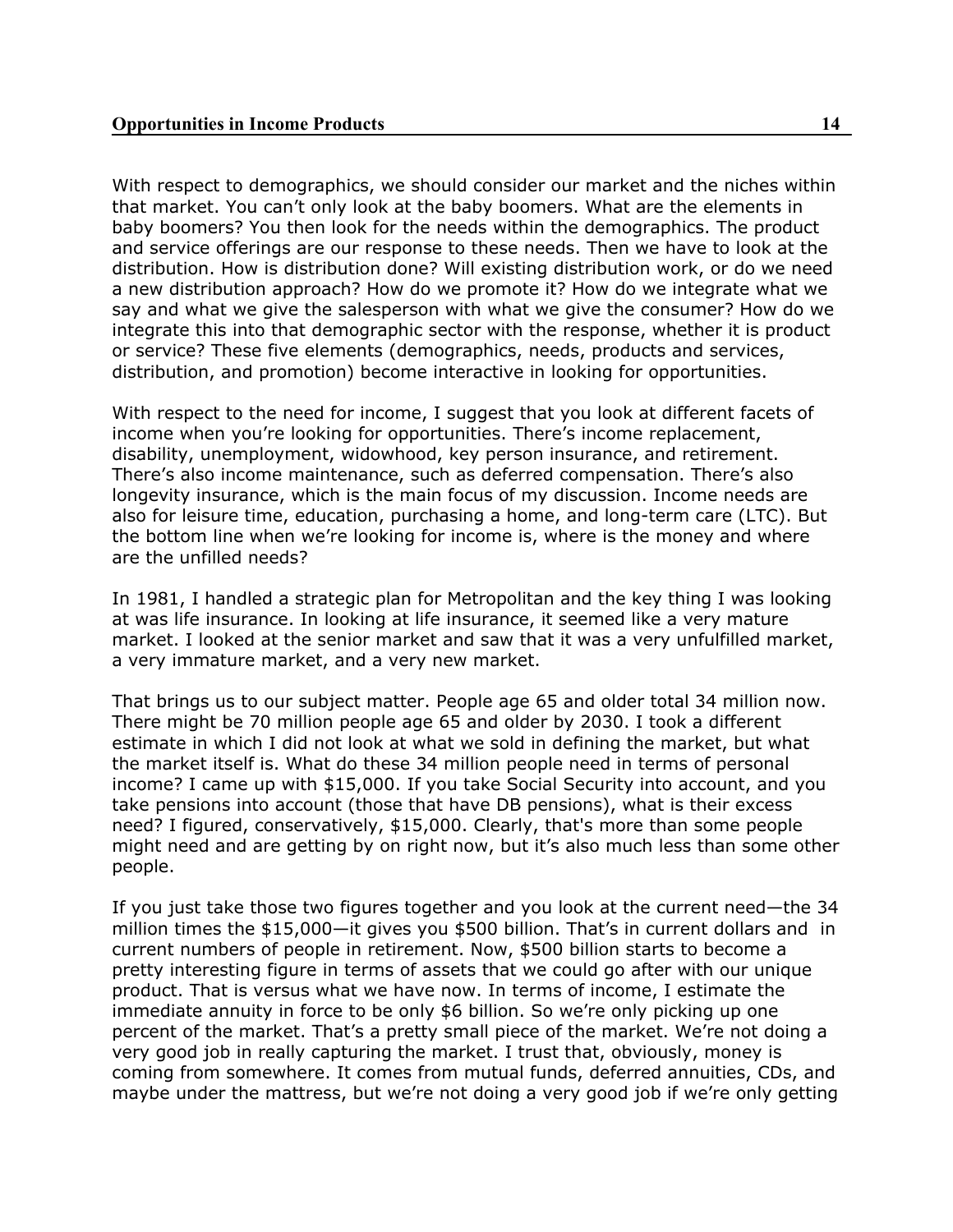\$6 billion out of the \$500 billion with the immediate annuity product.

Let's break it down in terms of those five categories again. Regarding the category of demographics, you can look at baby boomers. People are living longer, and that's another demographic item that we have to recognize as part of the market. The family unit is changing. There are a lot more single women in this market. People are entering into different stages of retirement—leisure, slowing down, ailments, death, and transferring to heirs. Those are all elements of the demographic perspective that you might look at in examining the opportunities for income in retirement.

The first need in retirement is income replacement. Some people are no longer working. Some are working part-time. They're getting Social Security and have pensions and 401(k) assets. The second need is income maintenance. I consider the Corporate Owned Life Insurance (COLI) market part of this income and retirement opportunity. There's an income need for a spouse or a partner after a person dies. Another need is income expansion—leaving some to your children. What happens to that income? How can you ensure that some of that income might go to your heirs? How does that income keep up with inflation? What about LTC? End of life experiences other than LTC can be something that you want to consider when you're looking at the opportunities for an income product in retirement.

The product and service responses to these issues can be broken down into four categories—investments, LTC, wealth transfer, and longevity. In the investment area, our current investment vehicle responses have very tight margins. There's a lot of competition for the savings dollar. Particularly, our deferred products are hard to distinguish. The more complex they get, the more different they are. But they're even harder to distinguish in some ways. We only differentiate in small ways.

These products don't deal with longevity. Brochures of deferred products mention guaranteed income, but it's in a very faint way. It's in the brochure, but the agent doesn't push it.

Equitable tried to incorporate LTC in its products a few years ago but it got too complex and didn't work well. John Hancock is incorporating a LTC feature into its product, both from the bank market and otherwise. Golden Rule has an annuity with an LTC feature. There are companies that are starting to take their life insurance products and incorporate LTC.

The companies are starting to touch on the care cost needs. Life U.S.A. has a product that has a payout annuity that adjusts if you get into an LTC situation. It goes up 30 or 60 percent, depending on how many activities of daily living (ADLs) you have, but that product hasn't sold at all because the focus hasn't been there. In terms of care coverage, I call it the "ostrich syndrome." Everybody's got his or her head in the sand. I was amazed. I asked the Renegade Actuarial Discussion Group, "Do you have LTC, and if not, why not?" I was amazed at how many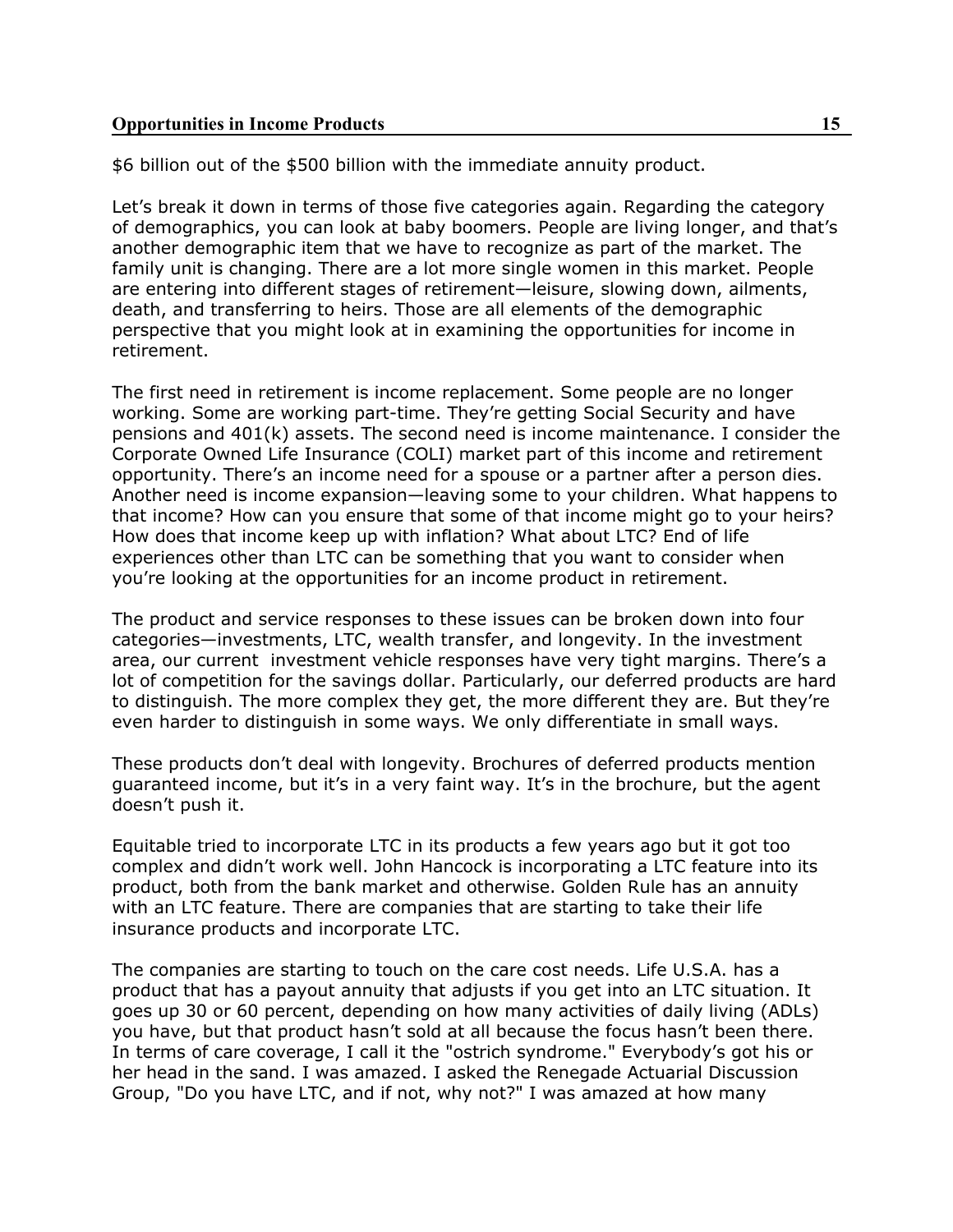actuaries said they couldn't trust the companies and their rate guarantees when we don't know what's going to happen 30 years out. With actuaries saying these things, there were excuses for saying I don't want to buy the product.

My wife recently pushed me into the product and it was interesting. After I bought the product, I realized it was catastrophic insurance. I bought a 365-day elimination period and it becomes catastrophic insurance. I think the fact that our medical care has always been paid for by insurance is a syndrome that we have to overcome. I'm mentioning that here because LTC is an income product. It is an opportunity that a lot of people are increasingly looking at.

With respect to wealth transfer products, life settlements are certainly an area where insurance companies are meeting income needs. COLI, as I said before, is another income-in-retirement type of response. There are a few reversionary annuity products out there now. There's a patented product that provides income for a person whose spouse dies, which provides income in a dependency situation. Charitable giving, in the form of charitable remainder trusts, provides income and then the trust is left over to the charity. Those are all areas of other ways in which the insurance business has been responding to income needs.

The longevity need has been growing since the early '90s. I've been calling the payout annuity a dinosaur product. It could easily rule the world. We have the best little technique in the world—survivorship. And we're the only ones that can provide it, but we don't really focus on the survivorship element. We could rule the world with this just like the dinosaur, but we haven't.

I think it's a scary product for somebody at age 65 or 70 to put all their money into what I call a black hole. For example (on the fixed side), you put \$100,000 down and you get a nice return. Let's say you get \$10,000 back a year, which sounds like 10 percent back on a guaranteed basis. That sounds okay. But you're giving it to an insurance company. What if the insurance company goes down or rips me off? They're buying the black hole and they don't know what's going to happen to that \$10,000.

I think it's a scary and mysterious product for some people, even though on the fixed side, it seems kind of simple. Certainly, the variable products with all the features are very hard to understand. There are too many strange names, such as immediate annuity. Both of those terms are an anathema to a consumer. They don't know what an annuity is or what this immediate term is all about. These are terms that I try to avoid.

And, in terms of interest and mortality, futures on it, are pricey. And, lastly, the breeders, being the salespeople, need to give up too much to sell. They need to give up too much in terms of control and potential rollover sales, or at least that's their mental positioning on it.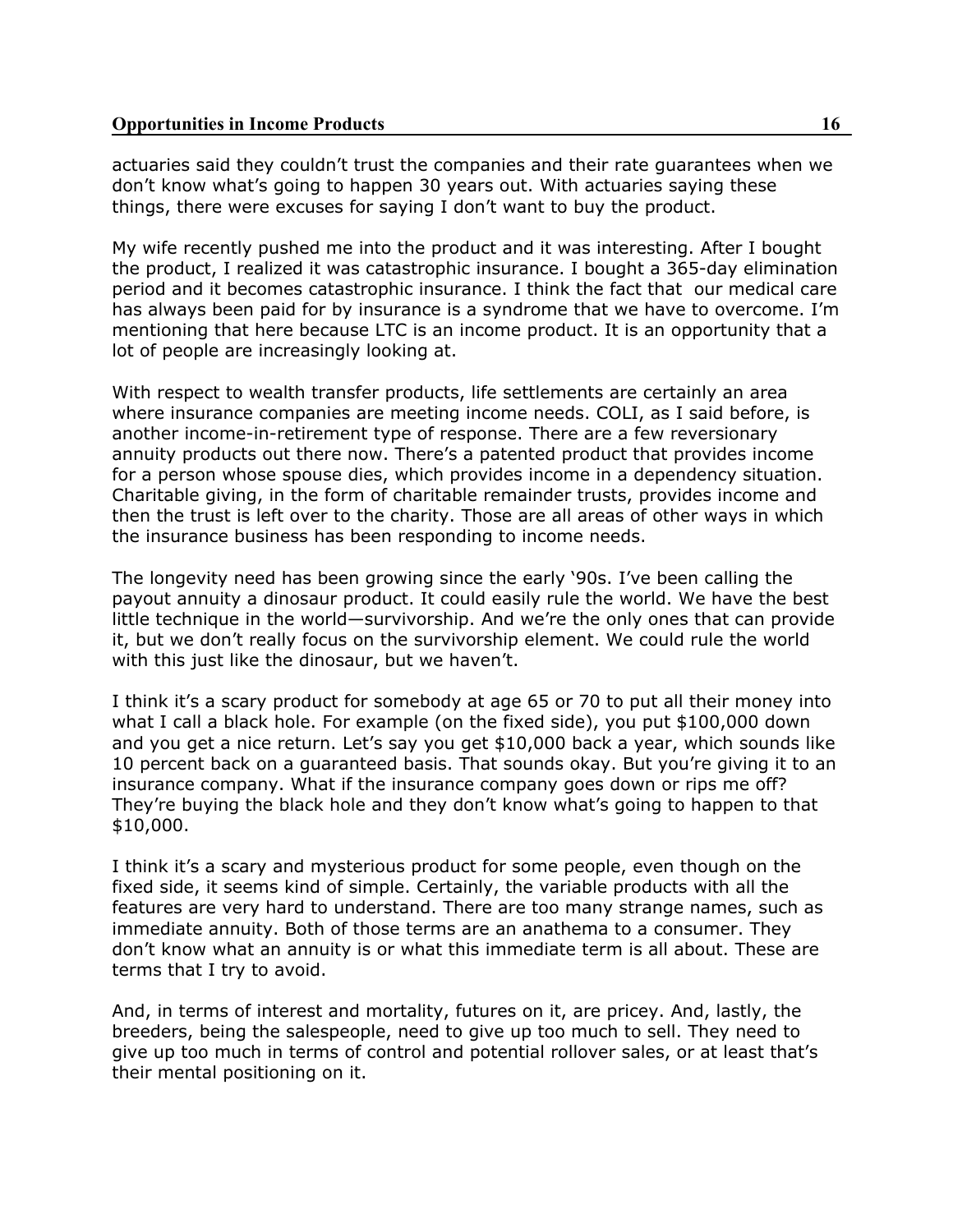I'm going to talk about two opportunities: reforming the immediate annuity and responding to care needs. The first product that I'm going to describe has been filed and approved in 38 states.

The technical breakthroughs of the product are patent protected. It's an unbundled featured. Just as Universal Life (UL) unbundles whole life, this unbundles the immediate annuity. The difference is when you unbundle UL you end up with a costof-insurance charge. When you unbundle an immediate annuity you end with a thing we call living credits, which shows a positive element back to the insured. So once you unbundle it, you can become interest- and mortality-sensitive, which is something that we haven't done in this product. It provides safety for the insurance company, and ultimately, a better payoff, in my opinion, to the consumer.

It also provides for a guaranteed return of principal plus. The plus is an important feature. A lot of companies provide guaranteed return of principal-type features, but the plus is that you can get your money back, even if you want to take your money out and withdraw. A lot of companies are now providing liquidity only up to the commutation amount. It doesn't provide full liquidity. The plus here is that you continue to get income even beyond the commutation payments.

If you unbundle, just as in UL, you have an account value. This is a Fackler approach, basically. You have the account value. You show your investment return whether that's an equity index, a fixed product, or variable funds. Then you have, as I described before, a thing that we call living credits. This is the insurance element whereby you enter a sharing mechanism with other contract holders. The living credit in this example can start with \$2,000 at age 70 and go to \$15,000 at age 80 or 85. And you show that this gets into their income-generating retirement account.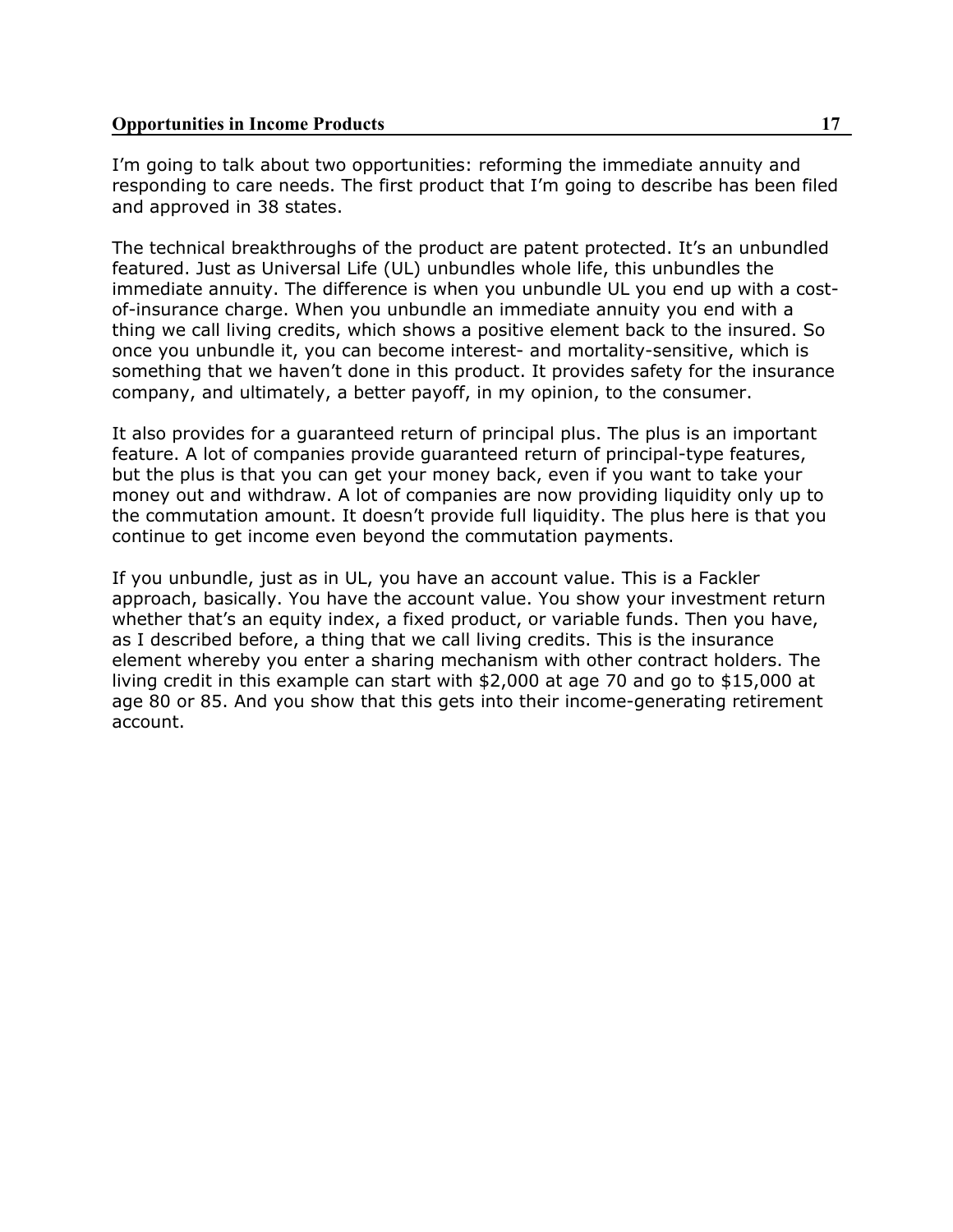|                 |                   |     | Account Value             |     |                |        |         |          |                   |
|-----------------|-------------------|-----|---------------------------|-----|----------------|--------|---------|----------|-------------------|
|                 |                   |     |                           |     |                |        |         |          |                   |
|                 |                   |     | Investment Return         |     |                |        |         |          |                   |
|                 |                   |     |                           |     |                |        |         |          |                   |
|                 |                   |     | Living CreditsTM          |     |                |        |         |          |                   |
|                 |                   |     |                           |     |                |        |         |          |                   |
|                 |                   |     |                           |     |                |        |         |          |                   |
|                 |                   |     | <b>Guaranteed Values*</b> |     |                |        |         |          |                   |
| <b>Attained</b> | <b>Beginning</b>  |     |                           |     | Living         |        |         |          | <b>Ending</b>     |
| Age             | <b>Acct Value</b> |     | <b>Interest</b>           |     | <b>Credits</b> |        | Income  |          | <b>Acct Value</b> |
| 70              | \$100,000         | $+$ | \$5,000                   |     | $+$ \$2,124    | m      | \$8,947 | $=$      | \$98,277          |
| 80              | $$71,000 +$       |     | \$2,862                   |     | $+$ \$3,234    | $\Box$ | \$8,947 | $=$      | \$68,712          |
| 90              | \$44,795          | $+$ | \$1,792                   |     | $+$ \$4,697    | m      | \$8,947 | $=$      | \$42,336          |
| 100             | \$20,131          | $+$ | \$805                     | $+$ | \$4,697        | $\Box$ | \$8,947 | $\equiv$ | \$18,877          |

Table 3

Table 3 is an illustration on a guaranteed basis with a \$100,000 deposit. Interest was five percent at the time we were creating this brochure. That was the guaranteed rate in the first year. Then the living credits of \$2,000 came to the person. This is on a guaranteed basis. They get \$2,000 into their account each year. They get \$8,947 as an annuity payment. They get the \$9,000 added to their account and their ending account value is \$98,000. But what they see is that this \$2,000 has been placed into their account. Think of the wirehouse broker calling somebody and saying not only do I have an investment for you, but I have an investment that has another source of earnings that just comes out of the sky so to speak. Just because you live one year, I'm going to put \$2,000 into your account. It becomes a different way of describing a product that we have. Showing this feature in this very different way allows the consumer to see what's happening.

6/21/01 Steve Cooperstein & Affiliates 18

Because we have conservative guaranteed rates, again, the insurance company doesn't have to take a risk. But we can then show on an illustrative basis interest and mortality beyond that. We can show reasonable annual declarations just like in a UL product. Certainly, the interest can be indexed so they have assurances that the company will provide for these increases. And increasing payouts are guaranteed. Now, the income levels will be guaranteed in some of the variable products.

In chart 4, the living credits really build up and show why you can get an increase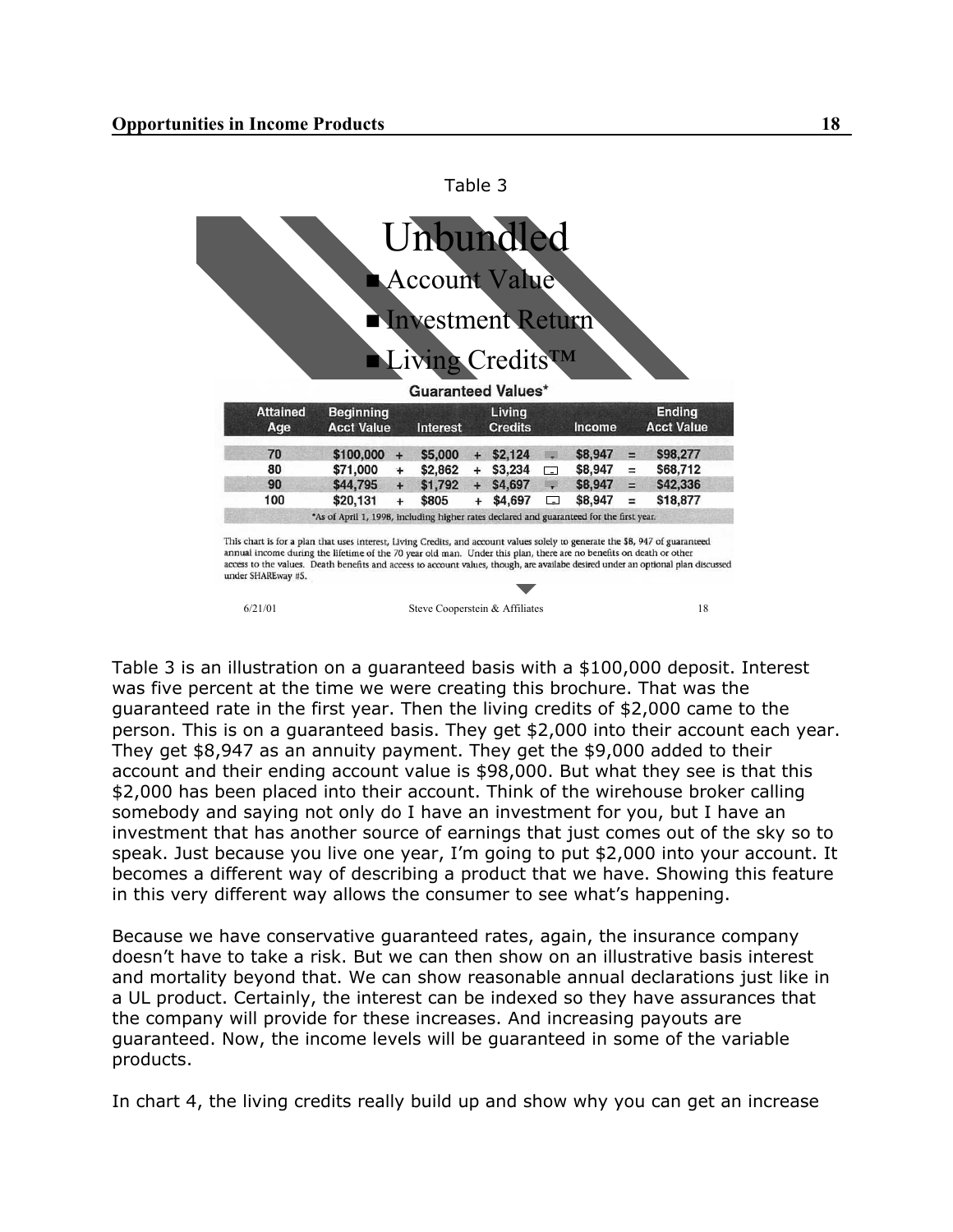in income. This starts to address inflation. This is in a fixed product, which can be quite attractive to the consumer. The guaranteed return of principal is available on surrender as well as death. And the patented protective feature is ongoing income even after recovering the principal. So, not only do they get the commutation value back, they get ongoing principal. The salespeople need not fret. This is a key part of this product that I think is going to be really important. The salesperson can look at this return and say to a person, "You can get your \$100,000 back and you'll have an income for life even after that."

You put the \$100,000 in under this particular option and receive income payments. The payment is a little bit smaller in this example because it's the guaranteed return of principal (Chart 5). Then, when you've gotten \$40,000 back, you take a withdrawal of \$56,000. That's that larger line. You take that withdrawal in the fifth year after you've gotten maybe \$40,000 back in income, and even after you've gotten that money back, the company will continue on a guaranteed basis to provide this income feature, which is about a third of the original level that they got. They get almost all of the \$100,000. A year or two later they've recovered all of their money and they have this free, so to speak, income for life. I consider this a dazzling type of demonstration of why you should do it. You have no risk. You're going to get your money back if you want to withdraw after five years, no matter what state your health is in, and you still have this income feature. If you're comfortable with it five years later, you just let it roll. But if you aren't comfortable with it, you just take your money out.

We've talked about education at the consumer and agent levels. I think Fidelity has done a good job in educating its distribution as to what this product is about. I think there are two elements that are really important in the education. I don't know if Fidelity has been involved in the second part. The first part is that you don't have to put all your money into it right away. You don't have to put all of your savings into an income product right away. I think they're focusing on 15 to 25 percent of your asset base and putting it into an income product to provide that floor.

The second element of real importance is that the income coming out of the product can be used to generate new sales. Some companies tie into that to buy an LTC product in order to start buying a charitable annuity and to start buying life insurance. And, certainly, it's a market in the income field to buy an income product and then use the income to provide life insurance.

I will briefly discuss care coverage. I made an estimate of how many people might need income and retirement for care costs. There are 1.6 million people in nursing homes. A third of those people (500,000) turnover (die) each year. Ten percent are in the private pay group. That's a low estimate. Ten percent of those will assume \$100 a day, a \$100,000 of single premium. The nursing home market might be \$500 million, which is small, but there are also Alzheimer's facilities, home care, and assisted living, which increase their market. You're also buying into a market at a key point in those people's lives.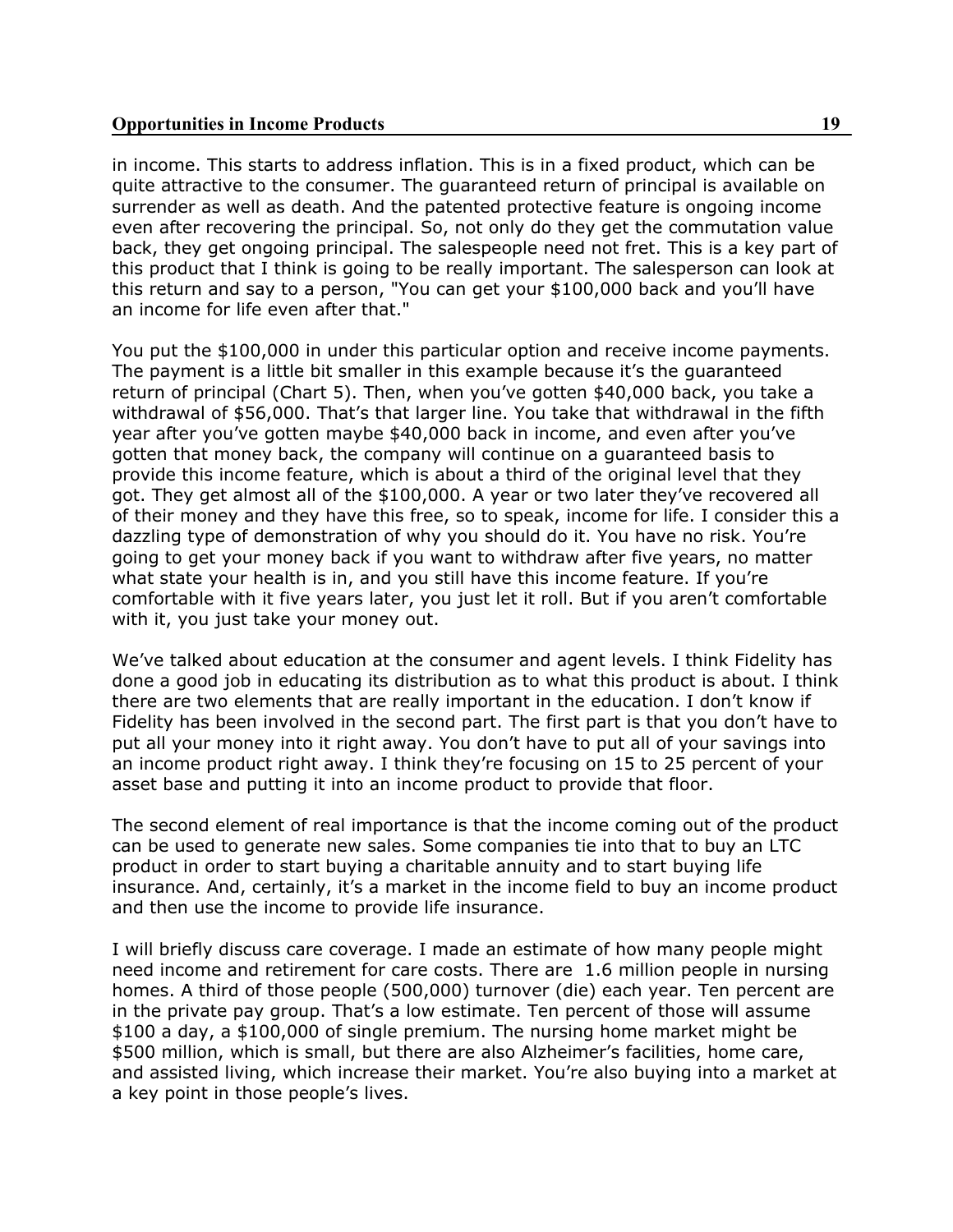You could do a substandard LTC product or you could go with an impaired immediate annuity. We developed a seriously impaired annuity, which can open up new possibilities for not only income and retirement, but LTC coverage and retirement. There are underwriting and risk considerations. Where is the data? How do you underwrite these cases? We found some information and we have an underwriting guide. The product is in the market and it is selling. We are doing the underwriting. The financial strain was a consideration, but the NAIC recently passed Actuarial Guideline 9C, which allows you to take an impaired annuity where the expectation of life is reduced more than 25 percent. Using a substandard table that grades into the standard one can provide reserve relief. That is currently in effect. So, at least for the cases of the seriously impaired, you can get surplus relief from the law.

The features involved include a life income feature, an increasing annuity element, and a return of part of your premium, 25, 50, 75, or 100 percent. The distribution is interesting. It's being tested both in the brokerage market, which is difficult because it's such a niche product, but it's also being tested in the geriatric care market, which is a very complex market to work in. But it's a place where they are interested in the market. The promotion is also an interesting consideration because there is the question of how you get to the people and what are the key things that make them buy. For instance, repositioning an asset into a highly effective income product seems to be a promotional piece that really works.

In summary, there are opportunities in income products with expanded risk guarantees, LTC, and other unfolding needs in retirement. There is a whole area available waiting for us to capitalize.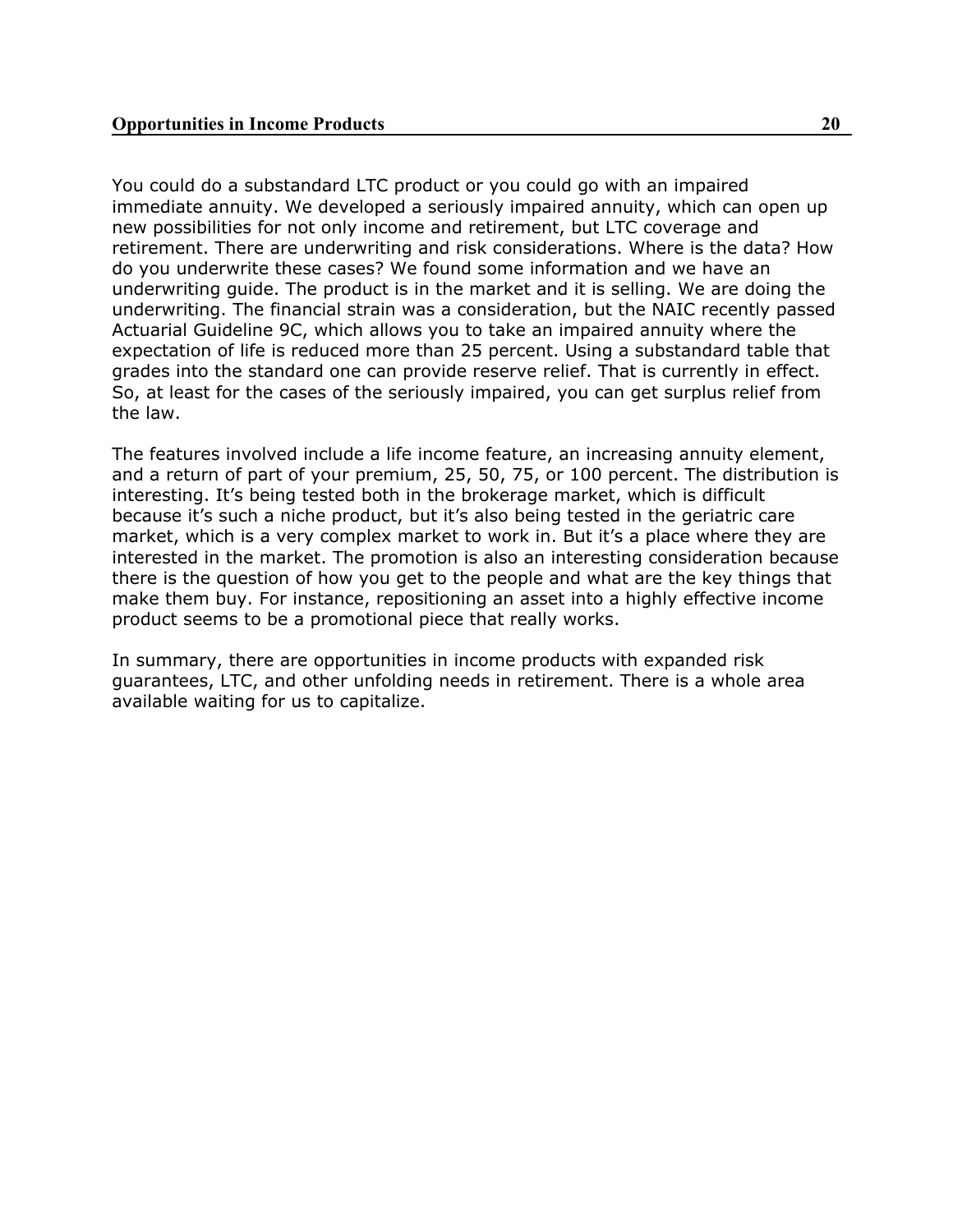#### Chart 1

Demographic shifts have led to increased interest in retirement planning

Elderly population is the fastest growing segment of the overall U.S. population



■ The average age at retirement has been declining, and the average retirement period has increased

| *Forecast.                                    | S:\09079/01FS\HECHT\Pavout Annuity\SOA June01 Meeting\SOA June01 Meeting - Pavout Annuity Talk.cot |
|-----------------------------------------------|----------------------------------------------------------------------------------------------------|
| ** Population age 65+/population age 20 - 65. |                                                                                                    |
| Source: United Nations Data Bank 1998.        | <b>NY</b>                                                                                          |

| iar |  |
|-----|--|

MARKET OVERVIEW

The amount of assets built up in accumulation products has grown dramatically in both qualified and non-qualified markets



S:\09079\01FS\HECHT\Payout Annuity\SOA June01 Meeting\SOA June01 Meeting - Payout Annuity Talk.ppt

**NYO** 3

**NYO** 2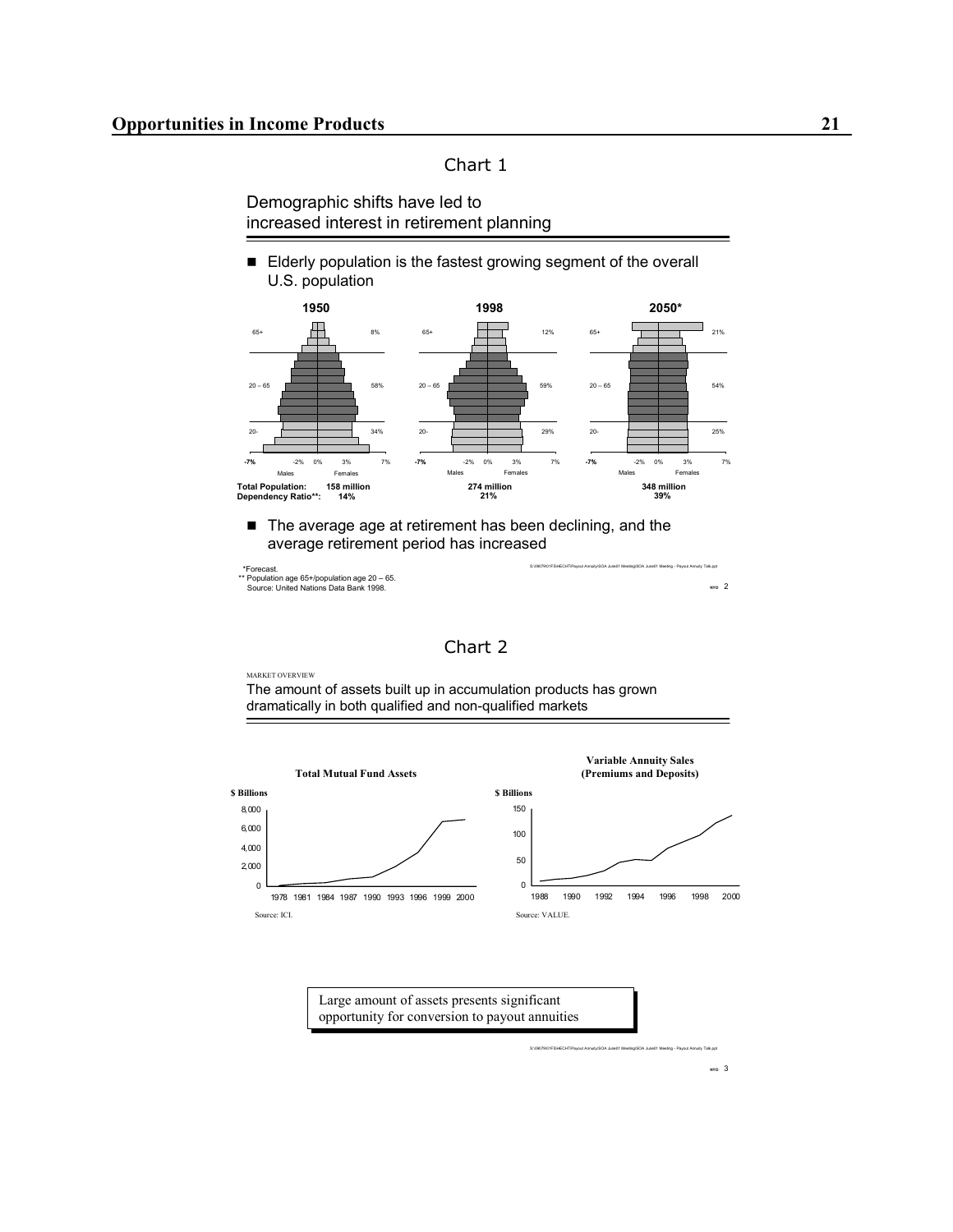



Chart 4